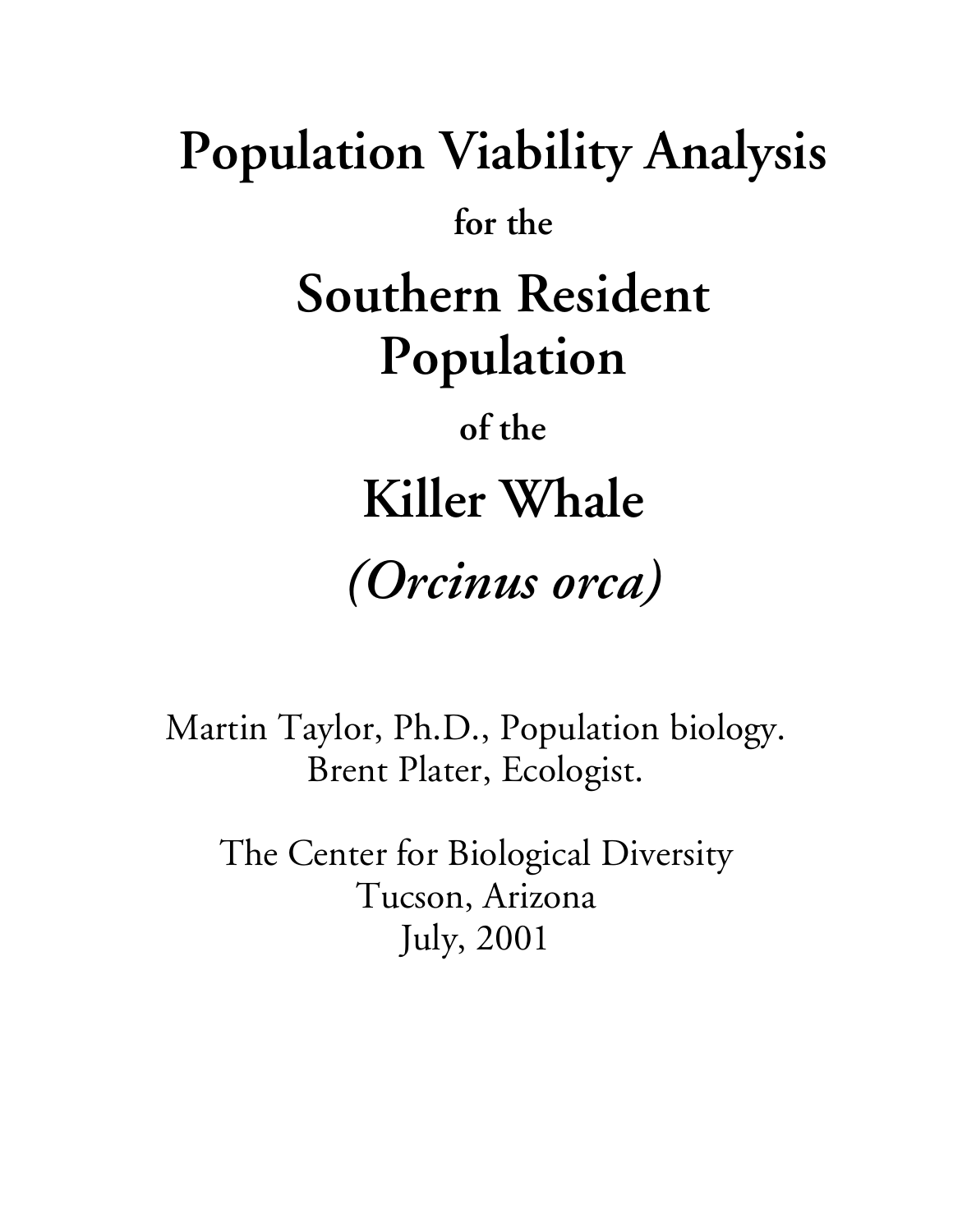## **ABSTRACT**

Analysis of a 26 year record of Southern Resident killer whale demography revealed a statistically increasing trend in adult mortality. In the past 5 years, the population has fallen by 4.9% per year. Fecundity has also been lower than long term average in recent years.

These declines in survival and fecundity are unlikely to be merely the temporary result of natural cyclic variation in habitat quality and food supply. Southern Resident killer whales have extreme levels of tissue contamination by persistent organochlorine pollutants, which is expected to result in reduced fecundity and a higher risk of epizootic disease.

During the 1990's there have been declines in abundance of salmon, which are the main food source for killer whales. These declines are also unlikely to be solely explained by natural climatic cycles. There has also been an increase in boat traffic and industrial activity in the killer whales habitat that may disrupt normal behavior and increase risk of death from oil spills. Global warming, increased shipping traffic, coastal development, wild salmon loss, increased salmon farming and pollution suggest that the recent declines are part of a downward trend.

Population viability analysis by stochastic population modeling suggested that the Southern Resident population is likely to go extinct in the foreseeable future unless ongoing habitat degradation is halted. Only the most optimistic of models free of adverse impacts to habitat resulted in predictions of population stability. Incorporation of plausible impacts such as oil spills, epizootics, and reduced salmon food stocks greatly increased predicted extinction risk to as high as 54.5% in the next 100 years, even under the optimistic assumption that the long-term average fecundity and mortality would otherwise continue unchanged.

If the reduced fecundity and adult survival seen since 1996 were assumed to continue indefinitely rather than returning to the lower levels seen over the previous 22 years, the risk of extinction of the Southern Resident population extinction within 100 years is highly likely, even in the absence of additional risks of oil spills, epizootics or reduced food supply. The most plausible such scenario incorporating risks of inbreeding depression and mate limitation at small population size, oil spills, epizootics and reduced food supply predicted a median time to extinction of 74 years with a 95% confidence interval of 33-121 years.

However, adult mortality may increase further if recent trends continue. If adult mortality continues to increase at the same rate, then extinction risk would be even higher.

# **INTRODUCTION**

Once abundant throughout the waters of the Pacific Northwest, the Southern Resident killer whale, *Orcinus orca,* is now one of the most imperiled killer whale stocks in the world, and since 1996 has been declining. The decline has been attributed to several anthropogenic sources, primarily from depletion of preferred food stocks, toxic pollution, and disturbance from whale watching boats and other shipping traffic.

# **Killer whale stocks**

Killer whales in the Pacific Northwest of North America are divided into four component stocks that are distinct genetically, behaviorally, and morphologically, but which occupy adjacent or overlapping ranges (Baird 1999). Although the term "form," "subspecies," or even "species" should perhaps be applied to distinguish these distinct types of killer whales, all are currently classified as one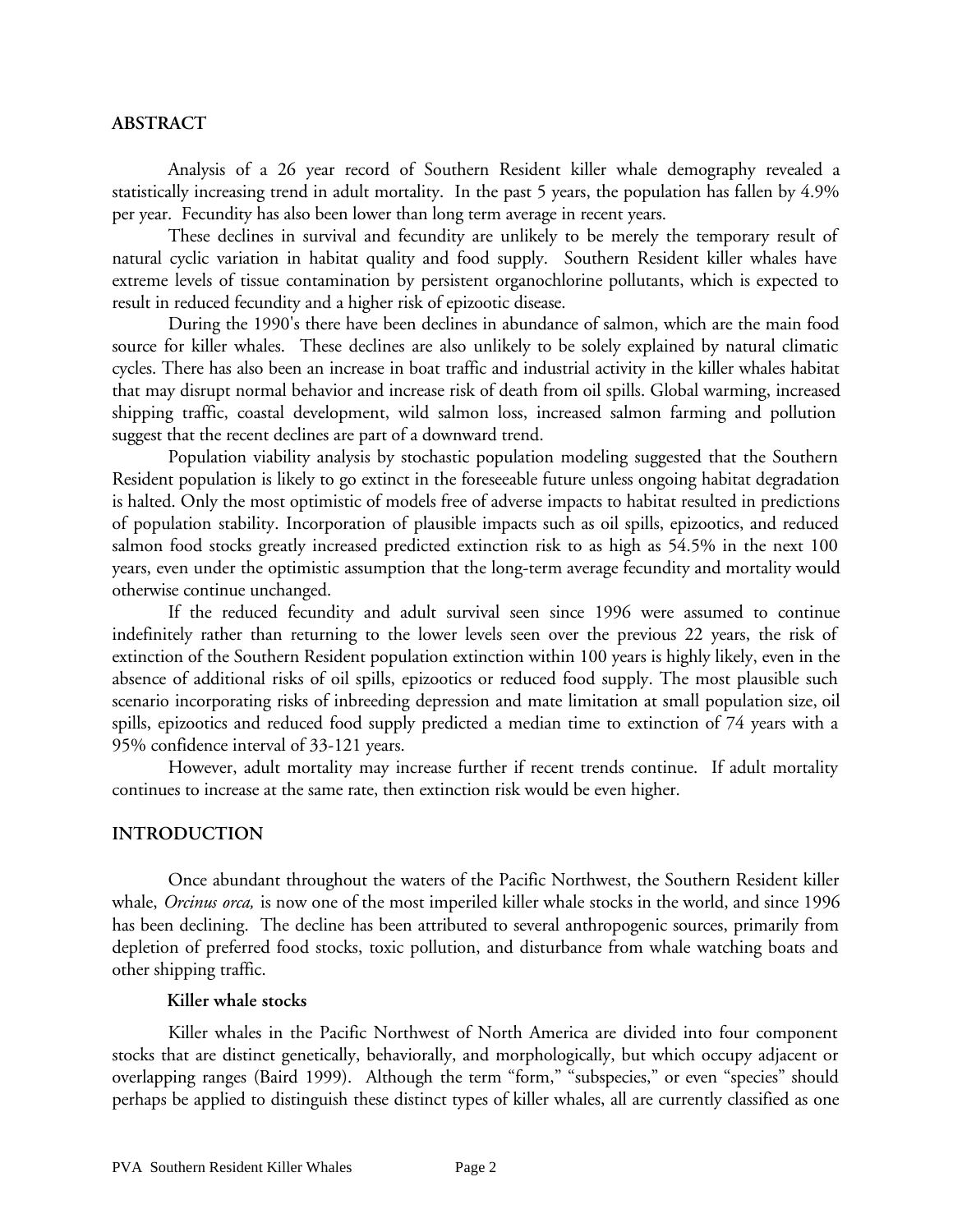species. We will continue to use the term "stock" to describe these different types.

Transient killer whales primarily prey on other marine mammals such as seals, while Residents primarily subsist on fish (Morton 1990). Transients and Residents differ in morphology, group size, social organization, and acoustic repertoire (Ford and Ellis 1999, Bain 1989, Baird 1994). Transient and Resident populations have overlapping ranges. However, genetic evidence suggests that they have been isolated for thousands of years (Bigg et al. 1987, Hoelzel et al. 1998). Transients actively avoid Resident pods and interactions have been rarely reported (Jacobsen 1990, Morton 1990, Barrett-Lennard 1992, Baird and Dill 1995).

Residents in the Pacific Northwest are divided into three stocks: Northern, Southern, and Offshore. Each stock has distinct patterns of association, pigmentation and genetics (Bigg et al. 1987, Baird and Stacey 1988, Bain 1989, Ford et al. 1998, Hoelzel et al. 1998, Matkin et al. 1998, Barrett-Lennard 2000).

Although the three Resident stocks have partly overlapping ranges, behavioral interactions are rare. Genetic and morphological differences suggest that they are reproductively isolated (Baird and Stacey 1988, Stevens et al. 1989, Hoelzel and Dover 1991, Hoelzel et al. 1998, Barrett-Lennard 2000). Southern residents have low genetic diversity for several nuclear and mitochondrial DNA markers implying that inbreeding depression may be likely for this stock (Hoelzel and Dover 1991, Hoelzel et al. 1998, Barrett-Lennard 2000).

## **Southern Resident demography**

The home range of the Southern Residents includes the international inland waters of Puget Sound, Juan de Fuca and Georgia Straits. Although not well documented, it is believed that their home range also includes regions outside the entrance to Juan de Fuca Strait, extending as far as south to Monterey Bay, and north to Cape Scott on Vancouver Island. (Figure 1, Ford et al. 1994).

The Southern Residents are divided into three "pods" that tend to travel and feed together in particular "territories." Within pods, Southern Residents are matrifocal, that is, siblings tend to stay in close proximity to each other and their mothers. There is evidence however, that pods are not necessarily composed of close relatives (Dahlheim and Heyning 1999 p. 296). Mating is found to occur primarily outside of a pod (Barrett-Lennard 2000), although paternity analysis has revealed at least one case of within-pod mating (Hoelzel et al. 1998).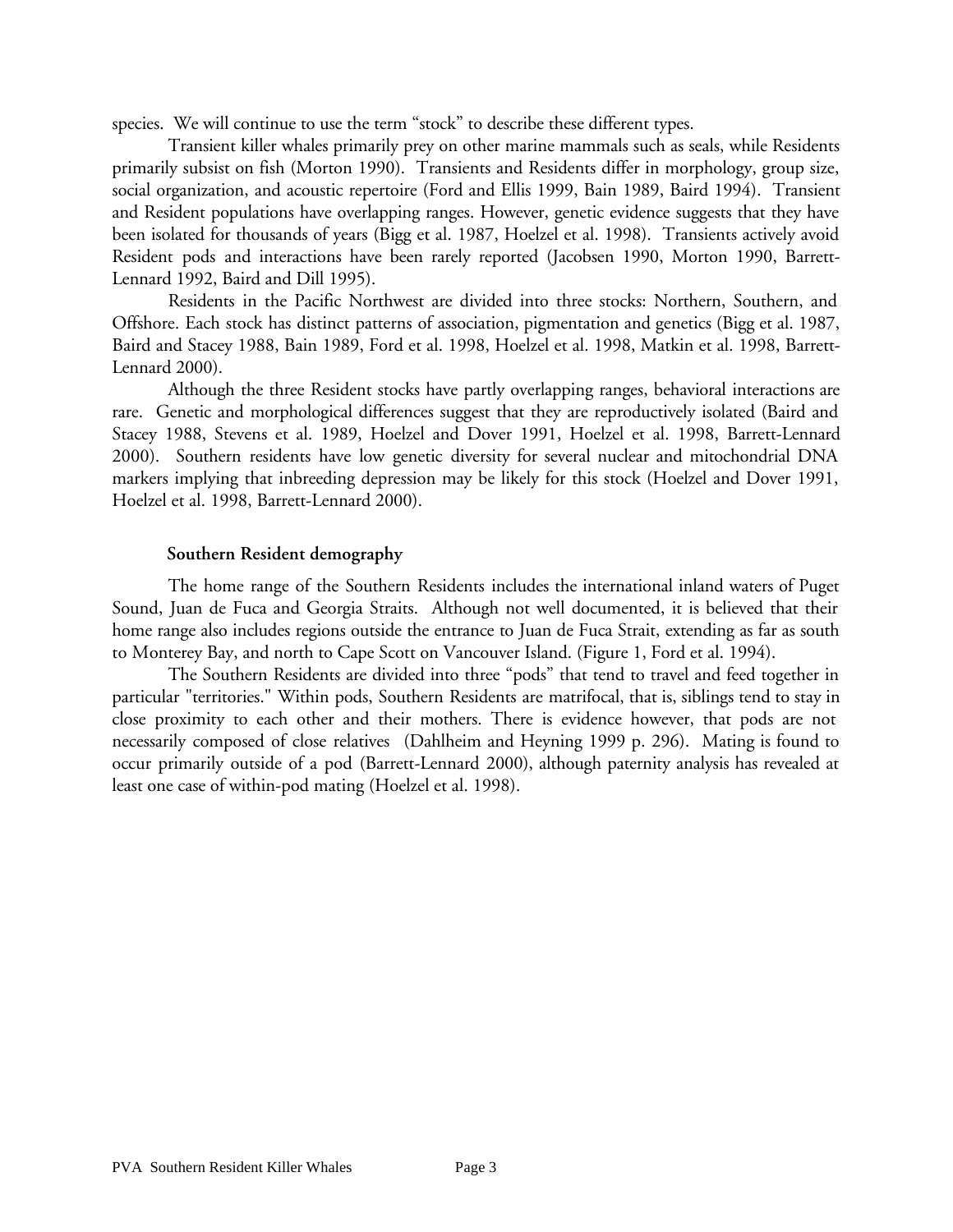**Figure 1. Range map for Resident Killer whales. The Transients overlap ranges of both Northern and Southern Residents. Offshore Residents occupy waters further into the ocean (after Ford et al. 1994)**

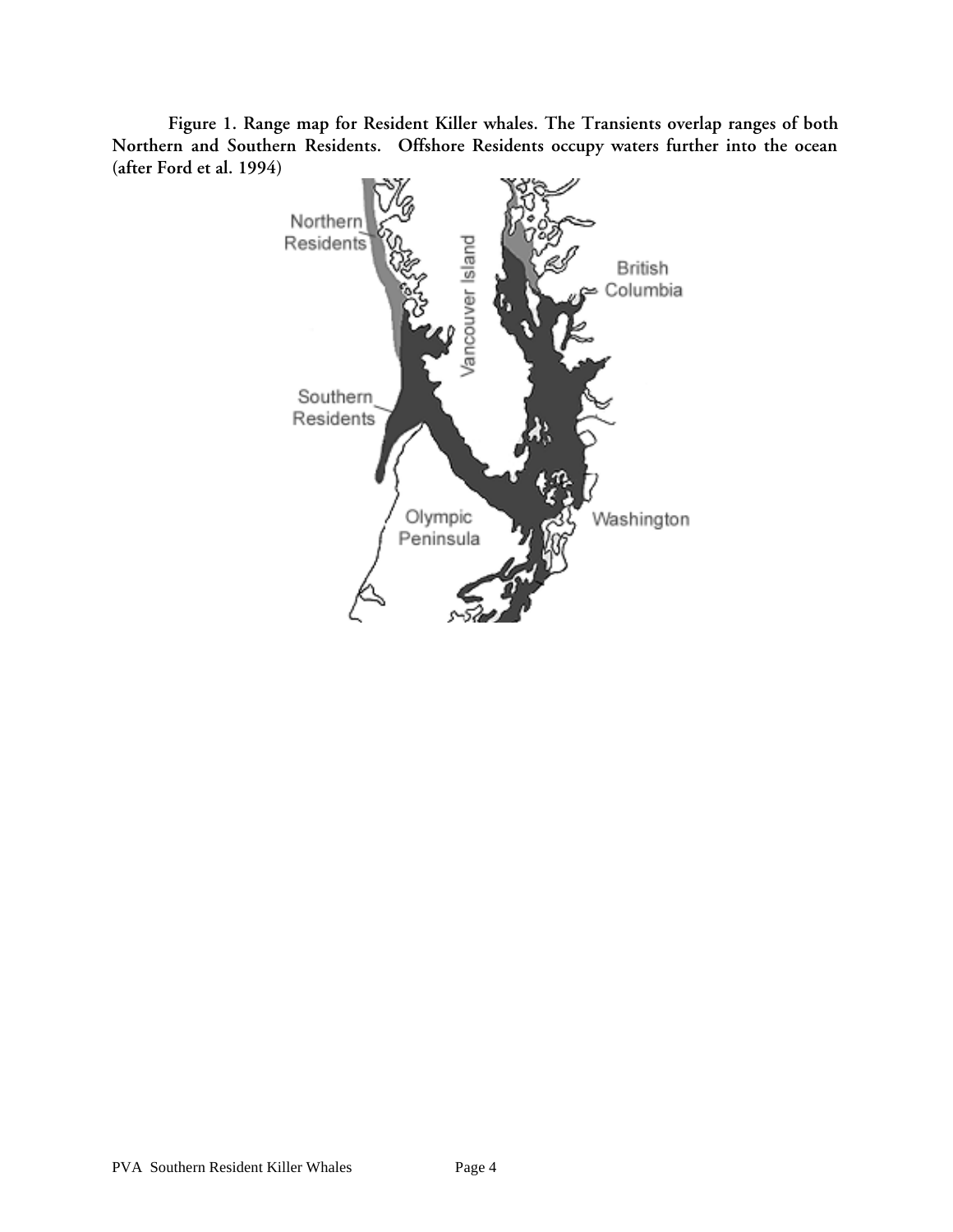## **METHODS**

The published record of births and deaths for the period 1974-2001 from the Center for Whale Research (van Ginneken et al. 2000) with corrections by University of Washington whale biologist, Dr. David Bain and updates for the July 1, 2001 census of returning whales were used to calculate age and sex distributions, and annual mortality and fecundity statistics. These data are shown in the Appendix.

Annual age and sex distributions, fecundities and mortalities were calculated from the individual life histories and analyzed by probit regressions and time series analysis in the program SYSTAT to quantify possible trends, cycles, and cross correlations. Probit regressions of mortality and fecundity on time were used with the caveat that the assumption of year-to-year independence is clearly violated. Before doing such regressions, autocorrelations within series were examined before probit regression to confirm that autocorrelations were not substantial or significant.

Averages for life history parameters were then calculated and environmental components of variances estimated by removing pure demographic variance using the method of Lacey et al. (2000). Best estimates of life history variables were then used for successive simulations of the Vortex modeling algorithm (Lacey et al., 2000). Estimates were varied systematically to model the effects of plausible changes in parameters on population extinction probabilities.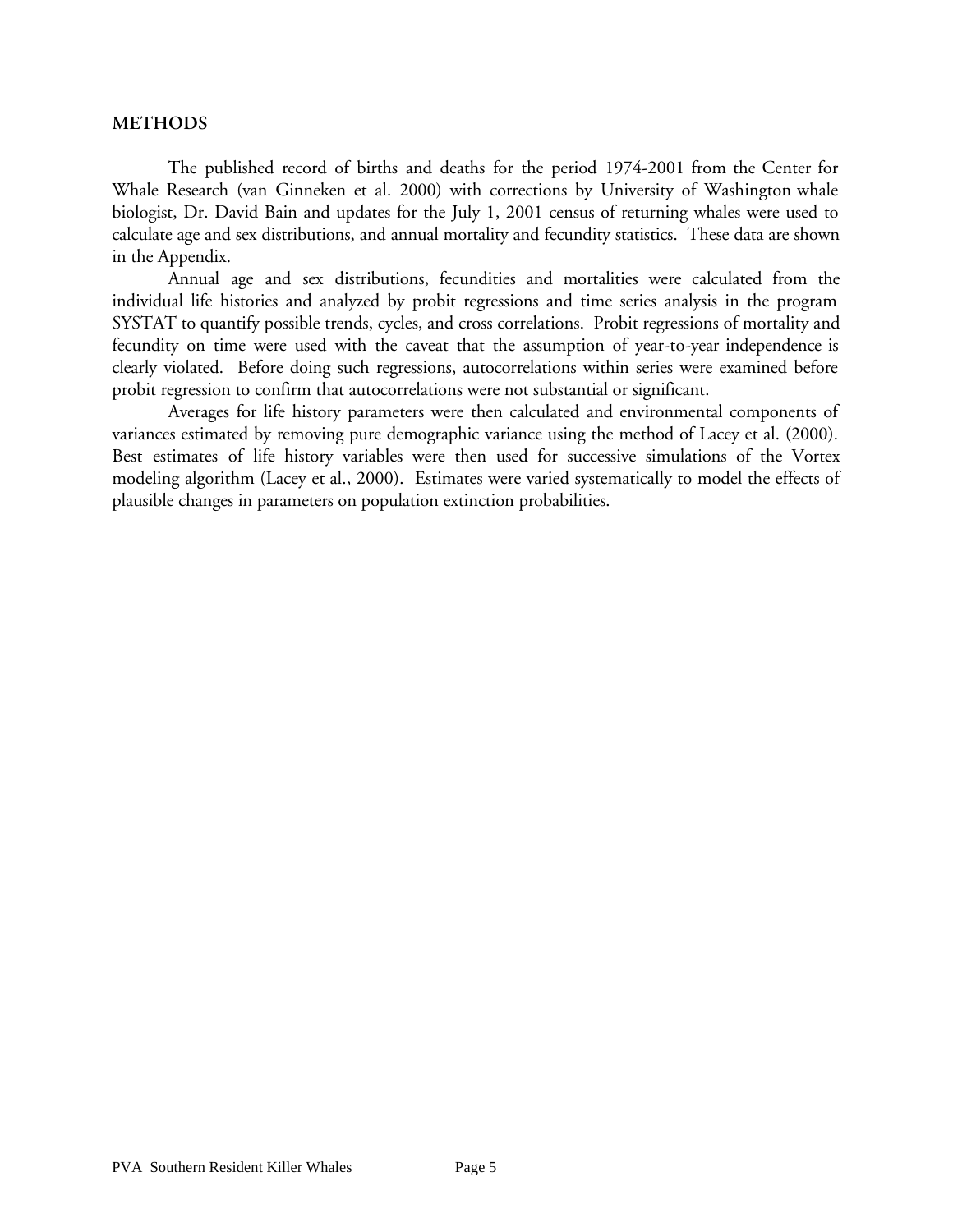## **RESULTS AND DISCUSSION**

### **Population trends**

A census of the Southern Residents has been taken annually since 1974 by the Center for Whale Research. Records from capture operations extend the record back to 1960, supplementing that census information.

The Southern Resident population numbered at least 100 individuals in the mid-1960's, but may well have been much higher (Richard Osborne, Whale Museum, pers. comm.). Since that time, three major declines have occurred in the population (Fig. 2).

The first decline occurred between 1967 and 1972, and was caused presumably by live-capture operations for public display. Approximately 34 Southern Residents were taken during this period, leading to a population decline of at least 30%. The Southern Residents were down to 71 in 1974 (Fig. 2).



After several years of steady recruitment — including a good calf crop in 1976—and low mortality, the population grew to a peak in 1980 (Fig. 2). The second decline occurred from 1980 to 1984, when the population declined from 83 to 74 in four years, a 3% annual rate of decline. L pod suffered the greatest reduction, while J pod appeared to be unaffected during this period (Fig. 3). This period of decline seems to have resulted from elevated mortality of older females and juveniles in concert with lower fecundities (Figs 2-4). The age structure of the population shows a relatively aging population of adult females during this period, with more post-reproductive than reproductive-aged females (Fig. 5). As the influx of new calves from the burst of reproduction in the mid 1970's began to mature, adult female and male numbers began to climb from the mid 1980's (Fig. 5), showing that the mid 1980's decline may have resulted primarily from demographic effects.

A period of recovery continued until 1993 and held steady until 1996 concordant with a rising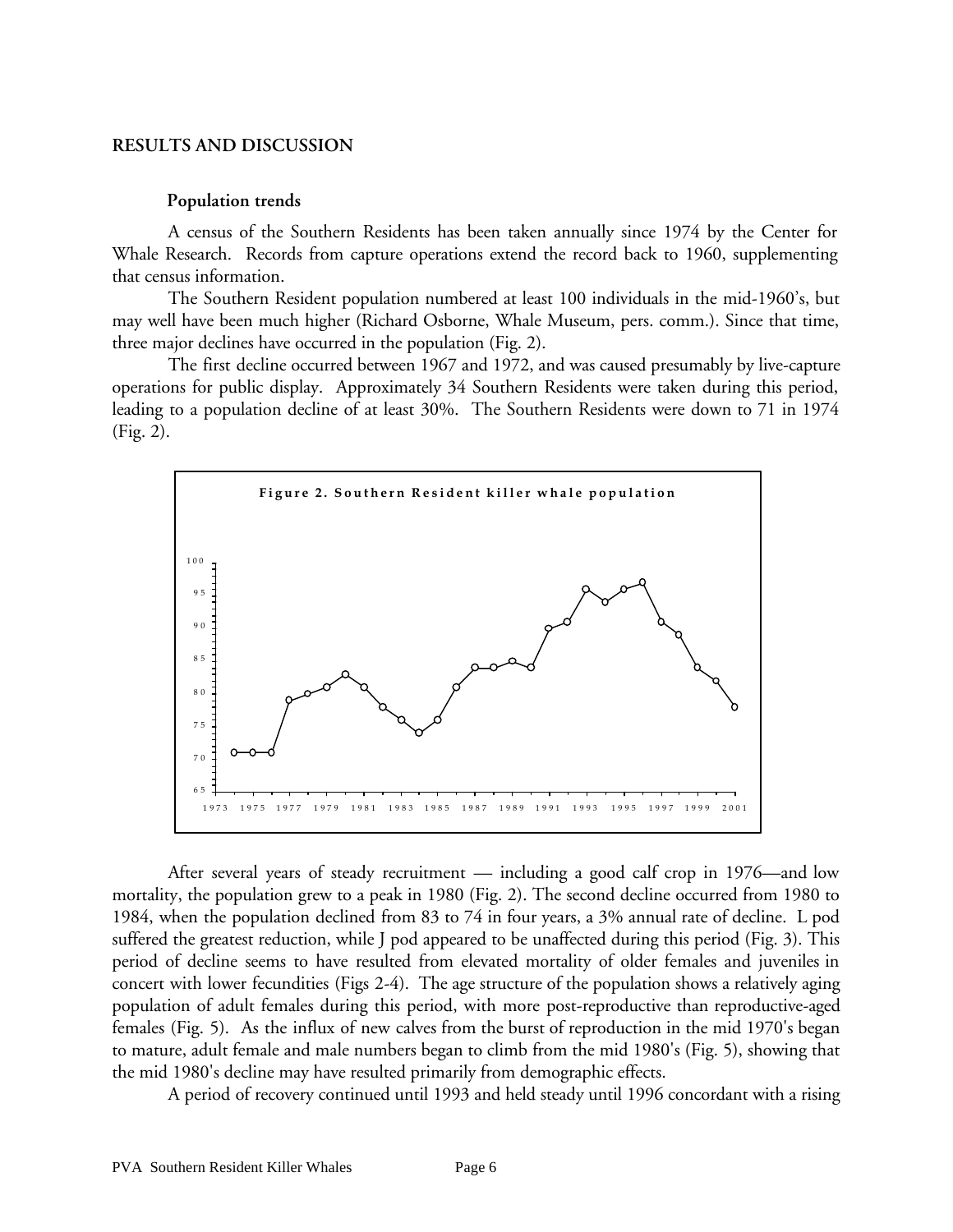population of adult males and reproductive aged females. After the peak of population in 1996, higher mortalities and lower fecundity resulted in a sustained decline that continues to the present (Figs. 2,4). The rise in mortality preceded the decline in fecundity, showing a noticeable increase from 1993. As shown below, there is a significant rising trend in reproductive adult mortality through the 26 year record. In contrast to the earlier decline, all age and sex classes have been affected. All three pods suffered concurrent declines, but by the July 2001 census, six individuals of L pod were reported missing, resulting in a sharper decline in the L pod numbers (Fig. 3). As in the 1980-1984 decline, juvenile and post-reproductive female mortalities were elevated and L pod was the most affected of the three.

Unlike the earlier decline, the recent decline also involved elevated mortality of younger juveniles, reproductive females and adult males. Juveniles and calves have been dying at younger ages (average 2.9 years) than in the 1980-84 decline (average 5.4 years). Reproductive female deaths were unrecorded until the two years 1998 and 1999. The three females that died in those years were aged 37, 28 and 18. So the increased mortality was not age related. A sharp rise in adult male mortality has led to a corresponding decline in male numbers (Fig. 5). Whatever was causing the increased deaths may also have eliminated fecundity in 1996. Fecundity thereafter has been lower than the long-term average although this difference is not statistically significant (Figs 2, 4). Unlike the 1980-84 decline the recent population decline is not associated with a relative excess of older adults, indeed numbers of reproductive females are still almost double what they were in that earlier period (Fig. 5).

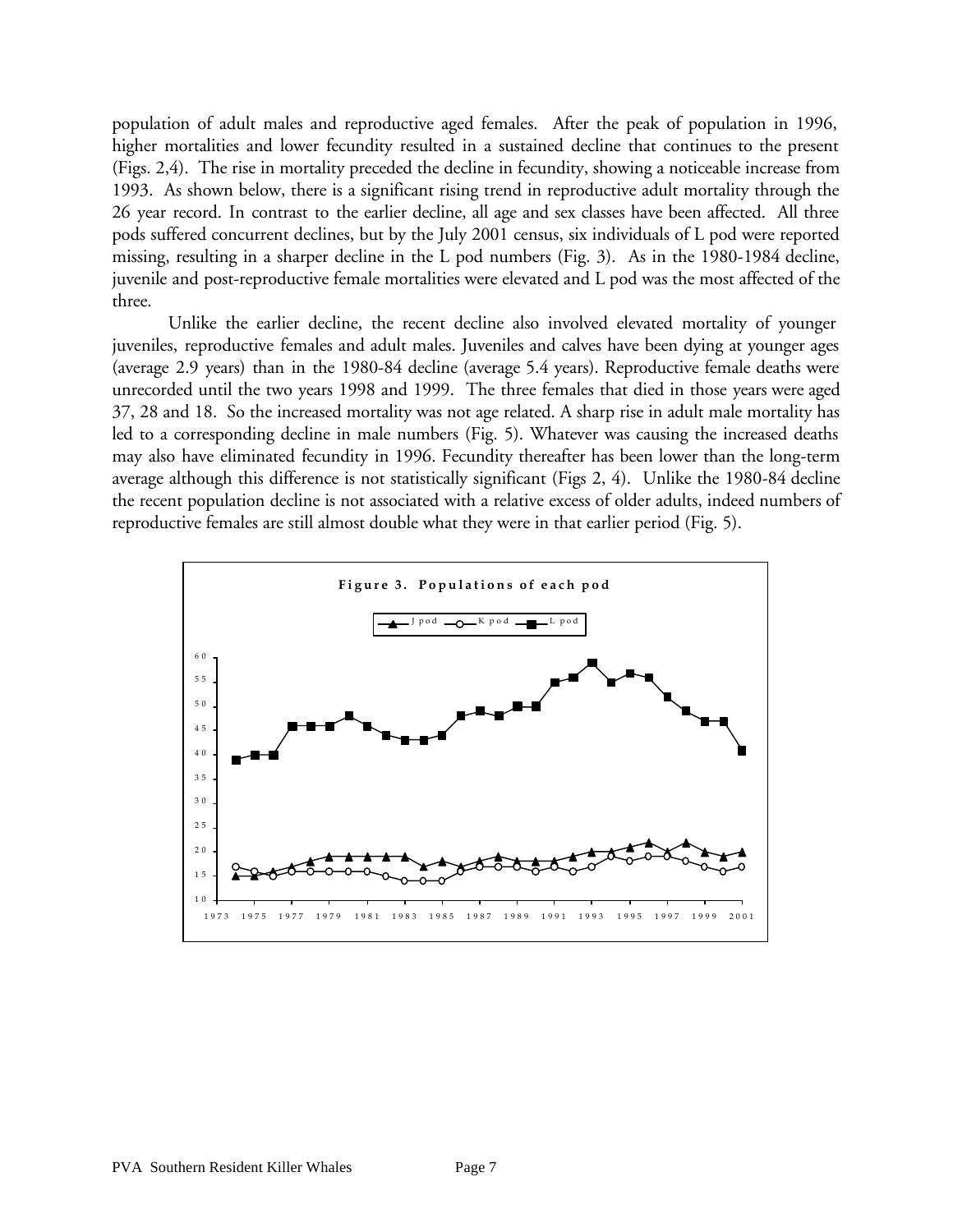

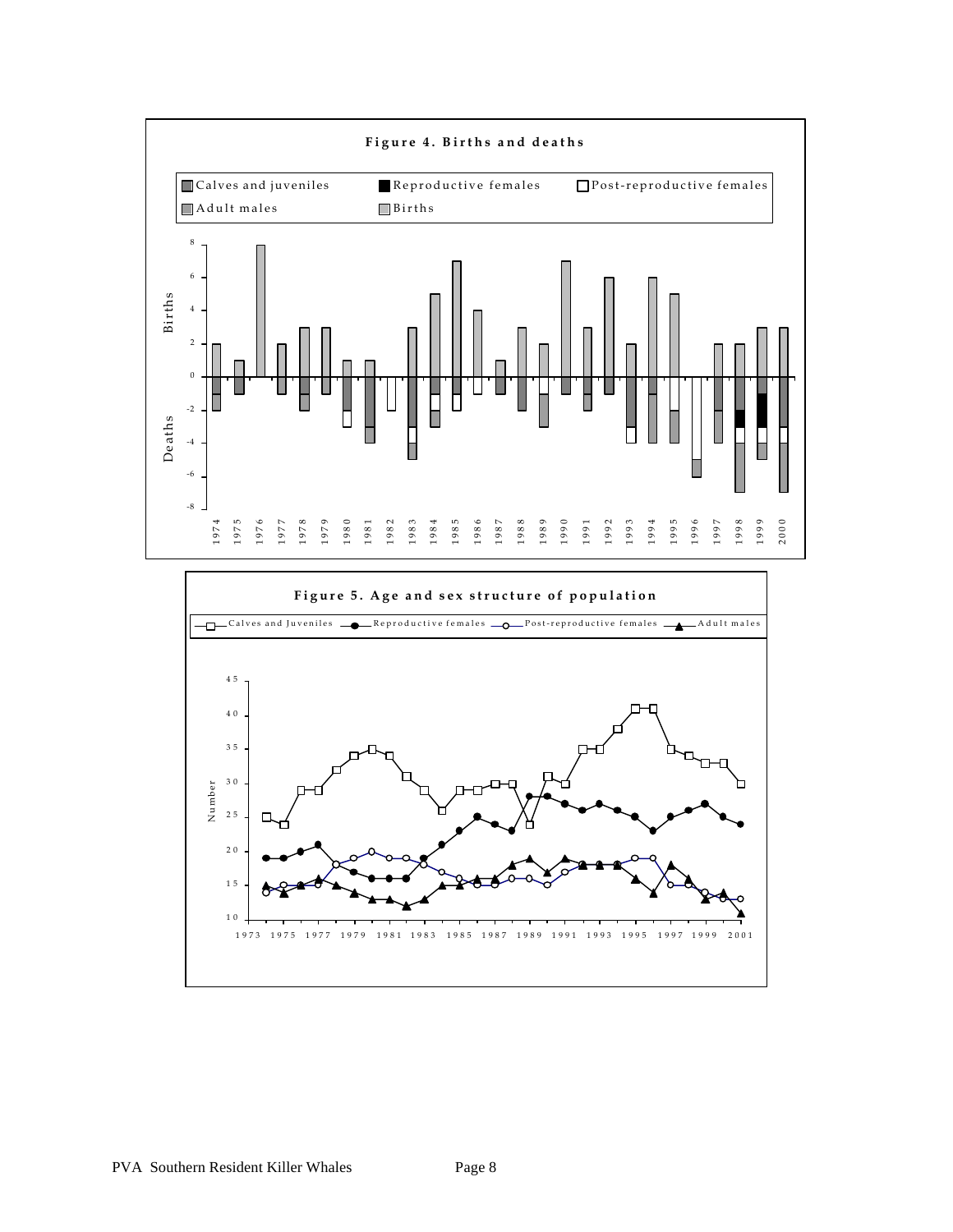From 1996-2001, the Southern Resident stock declined from 97 to 78, approximately 4.9 % per year. Several factors make this recent decline unique and alarming:-

1. The decline is the most precipitous on record without an obvious cause such as captures or age structure. A parallel decline has not been seen for the neighboring population of Northern Resident killer whales (Center for Biological Diversity 2001).

2. The decline results from lower fecundity and increased mortality in all age and sex classes but particularly of reproductive females. The L pod which seems to range further afield than other pods, also suffers higher mortality and fluctations in numbers possibly as a consequence of greater exposure to risk factors.

3. Disturbances caused by whale watching and water traffic have increased dramatically, potentially disrupting normal activities.

4. Bio-accumulative organochlorine pollutants are very high and have been increasing in these waters (McCain et al. 2000). On the coastline of Puget Sound alone there are 13 "superfund" toxic waste sites with polychlorinated biphenyls or PCBs. Five of these are known to be contaminating freshwater or marine food chains in the Sound (Center for Biological Diversity 2001, App. D).

Ross et al. (2000) found that adult Southern Resident killer whales had PCB body burdens which exceeded immunological effects thresholds established for seals. Although no outbreak has yet been recorded, viral epidemics for other cetaceans have been linked to organochlorine toxicants in the Atlantic and Mediterranean (Simmonds and Mayer 1997).

5. The Southern Resident's main food sources, salmon of various species, are declining. The Southern Residents are salmon specialists with an apparent preference for chinook salmon (Center for Biological Diversity 2001). The commercial catch of chinook in Washington and British Colombia has like all other salmon declined dramatically from the mid 1980's to the present (Figure 6). These data must be viewed with some caution however. Catch data likely to not well represent actual salmon abundance in Southern Resident habitat, because catch is regulated to stabilize "escapement," the numbers of salmon escaping capture and arriving at their spawning grounds. Thus although the decline in catch represents a response to declining abundance, it also represents a decline in effort forced by regulation. At least for sockeye salmon, this means that escapement to the Straits of Georgia has been more stable than declining catch would suggest.

Fraser River sockeye salmon were less abundant in the years 1995-2000 compared to the high levels that were observed in the late 1980's and early 1990's (Jim Woodey, International Pacific Salmon Commission pers. comm.). Salmon populations declined in the Straits of Georgia coincident with a climatic "regime shift" starting in 1989 (Beamish et al. 1999), a shift that has alleviated somewhat in 1999 and 2000 (Richard Beamish, CDFO, pers. comm.)

A 50-60 year cycle in the northern hemisphere climate is thought to cause cycles in fish stocks (Klyashtorin 1998) and there is some concordance between observed catch and the expected peak at 1990 and subsequent decline expected from this cycle. There is good reason to believe however, that recent declines are not merely the low points of a climatic cycles but reflect a declining trend in habitat quality due to human caused impacts of riverine and coastal development, overfishing and global warming.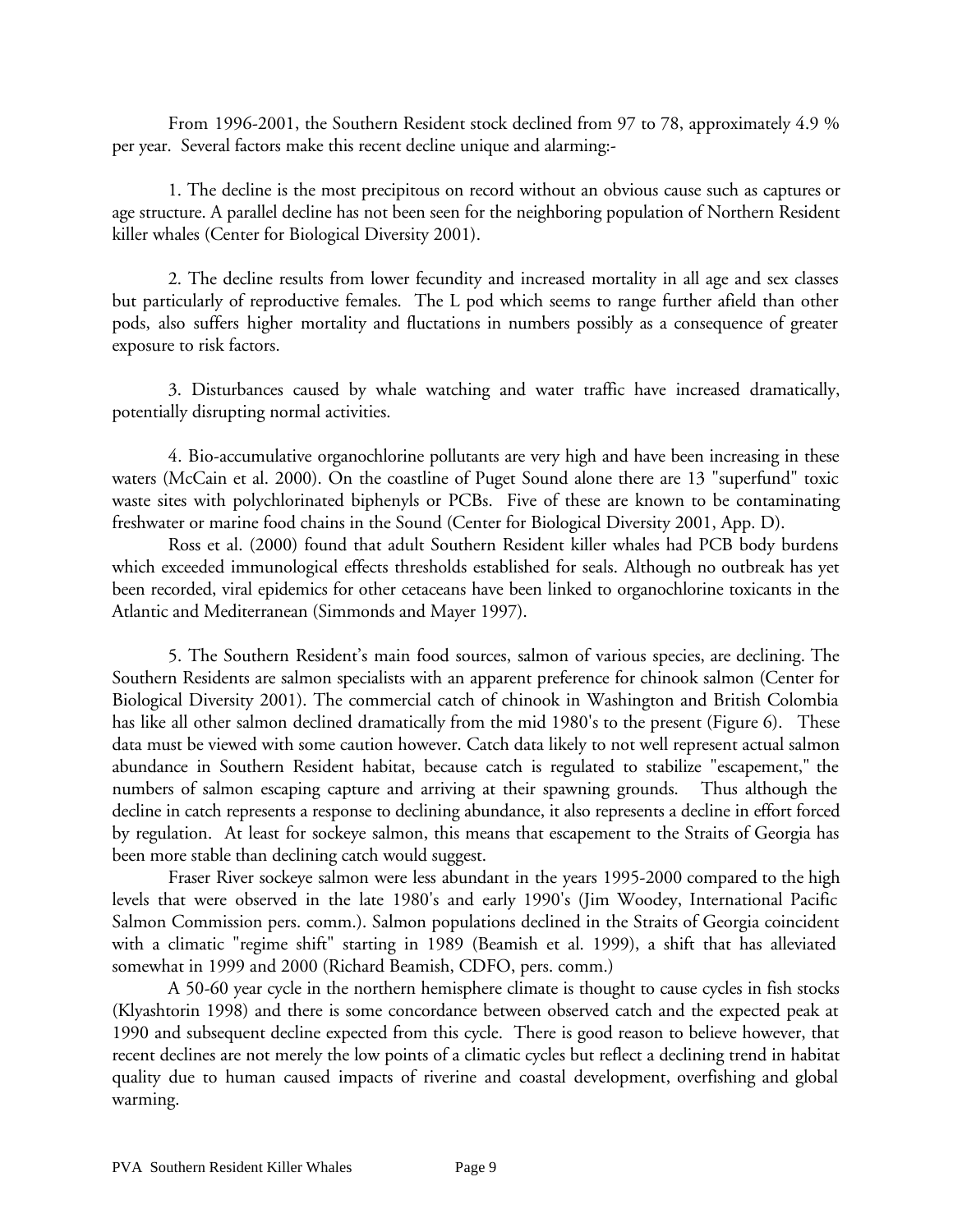

NOTE. Catch data are shown on a log scale. Chinook catch in 1998 fell below 1000 tonnes. Data from U.S. National Marine Fisheries Service or NMFS and Canadian Department of Fisheries and Oceans or CDFO.

Several studies suggest loss or substantial reduction of salmon stocks from global warming impacts on rivers in Europe and North America. In Europe shifts towards cyprinid and percid dominance and drastic decrease and collapse of salmonid and other coldwater fish populations is expected (Lehtonen 1996). In the US, comparison with paleo-climate suggests possible declines of 30- 60% in salmonids in the Colombia basin, USA with global warming (Chatters-Chatters et al. 1995). Other models predict probable salmonid disappearance from the Rocky Mountains (Keleher and Rahel 1996). Warmer streams result in earlier migration and better marine survival for Fraser River pinkeye salmon (Henderson et al. 1995) but lower final weight and reproductive success (Hinch et al. 1995).

A directional shift and contraction in marine habitat for salmon is expected from poleward shifts in the zone of thermal suitability, below which other pelagic fish from the subtropics are expected to move in and displace salmon (Welch et al. 1998).

Global warming may explain the recent northward diversion of returns by salmon to their spawning grounds. The number of Fraser River sockeye salmon returning through Johnstone Strait has been relatively high in recent years (1991-2000 average = 60%) relative to the portion moving through the more southerly Juan de Fuca, with some years as high as 82% in 1998. This northward shift is higher than in any preceding decade and has been associated with a recent spate of El Niño's in 1992, 93, 94 and 1997, 98 which in turn may be a result of global warming. In 2000, however, the northward shift dropped back to 36% (Jim Woodey, International Pacific Salmon Commission pers. comm.). A northward shift in migration patterns could result in pre-emption of the returning salmon food source by Northern Residents at the expense of Southern Residents.

National Marine Fisheries Service (1997) in a status review of salmonids in the Pacific region, found that 41 stocks in the Puget Sound/Washington coast area were facing a high to moderate extinction risk in 1997. Global warming may not be the only or even the main culprit, but the decline in salmon stocks is clearly a real phenomenon.

There is added concern that loss of salmon will force Southern Residents (a) to move further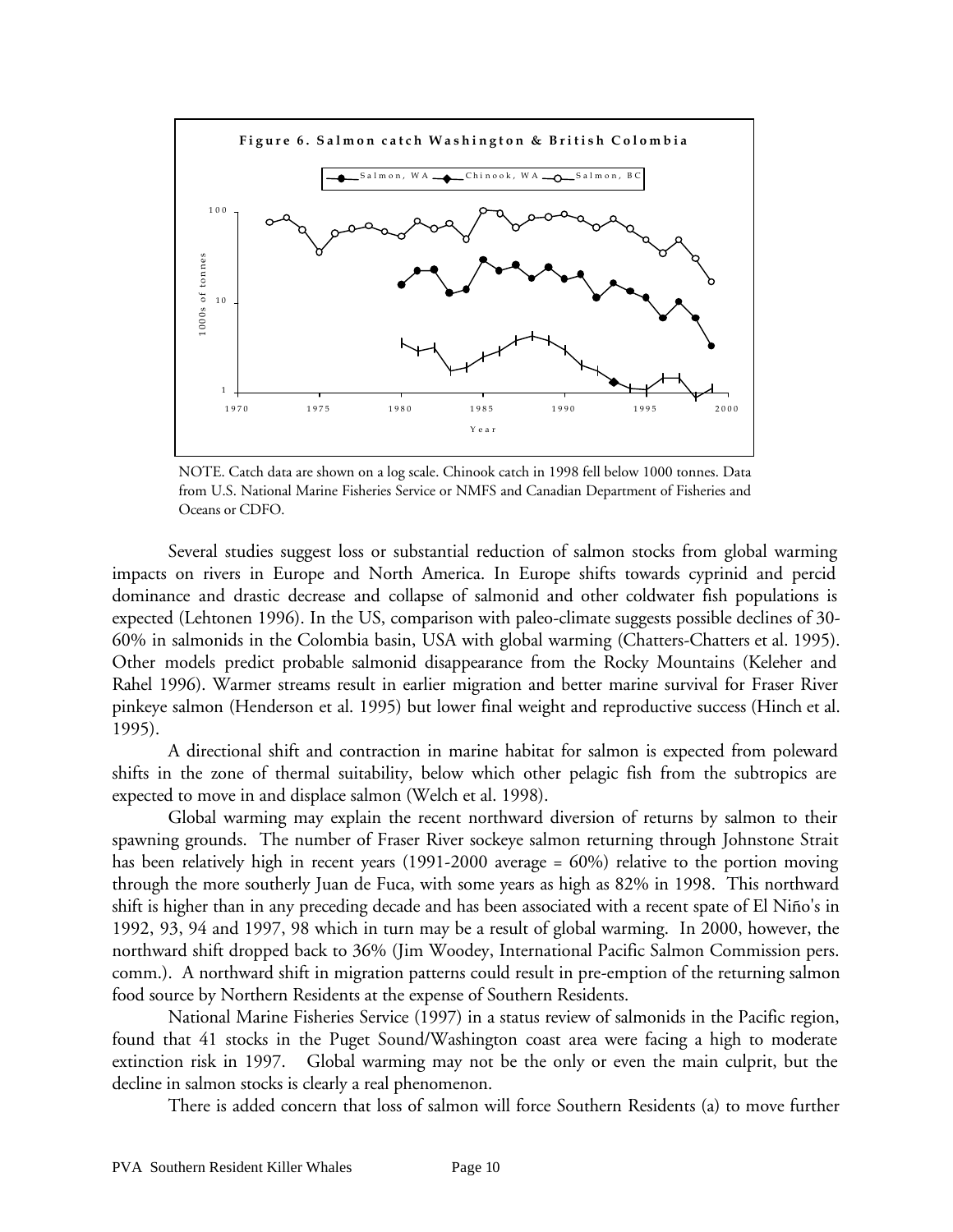afield for a larger part of the year thus exposing them to more conflicts with competitors and to risks of open ocean travel that they are not normally exposed to, especially entanglement and bycatch in fishing nets or lines, and/or (b) to compensate by preying upon bottom fish and rockfish that may be more contaminated with organochlorines.

# **Sex ratio, mating system and mate limitation**

The total of 65 births with known sex of offspring observed since 1974 show a male-biased primary sex ratio of 57% males (Binomial SD 6%). This may represent an adaptation to compensate for female-biased sex ratios in adult life that result from higher male mortalities, or may be a temporary adaptive compensation for the loss of males during the 1960's. However, it was not significantly different from 50% sex ratio expected with Mendelian segregation of sex chromosomes (Binomial test P=0.11).

Reproductive adult sex ratio is consistently female-biased with a surplus of reproductive females (Fig. 5). The adult sex ratio ranged from 36% in 1980 to 49% in 1988, with an overall mean of 42% males (SD 3.5%).

Although Hoelzel et al. (1998) found evidence of within pod paternity for Southern Residents, the general pattern of pod exogamy is well supported by more detailed studies for other resident stocks (Barrett-Lennard 2000). Assuming that pods are primarily exogamous, that is, they mate preferentially with members of other pods, then radically different operational sex ratios are found for different pods (Fig. 7). Since L is the largest pod, available J and K adult males as a proportion of all males is less than the proportion of L females in the population, showing that there would be a scarcity of available mates for L-pod females (Fig. 7). Conversely the proportion of available mates for J and K pod females is greater than the proportions of females in those pods, showing that mates are in excess for females in these smaller pods (Fig. 7). However, the proportions of all calves produced by each pod are concordant with the relative proportions of reproductive females in the pod (Binomial tests of significance). Thus fecundity did not differ significantly between pods (Contingency table  $\chi^2$  test Fig. 7).

To test a mate limitation hypothesis for L pod, namely that fecundity within L is limited by adult male numbers in K and J pods, we examined cross correlations between time series for L pod fecundity and sex ratio. Operational sex ratio for L pod was calculated as the number of adult males in the K and J pods per reproductive female in the L pod. No significant correlation was found, indicating that mates were not limiting for L females during the period of study.

However the high mortality of males has resulted in declining numbers of males in recent years (Fig. 5). Losses of all J and K pod mature males is likely in the near future, and may yet result in future failures of L pod females to find a mate.

Although Dahlheim and Heyning (1999 p. 292), observe that killer whales are polygamous, insufficient data on paternity exists to support this claim. Absolute numbers of calves produced by all L pod females were compared with number of possible fathers (adult males in J and K pod). Only L pod was examined because it was the only relatively male-scarce pod of the three, and therefore the most likely to show clear polygamy. In all years, numbers of calves produced were less than the numbers of possible fathers. This was true even assuming a late minimum (as distinct from average) age of 15 for male sexual maturity. Although polygamy is likely based on morphological evidence, available data do not provide unambiguous evidence of polygamy among Southern Residents.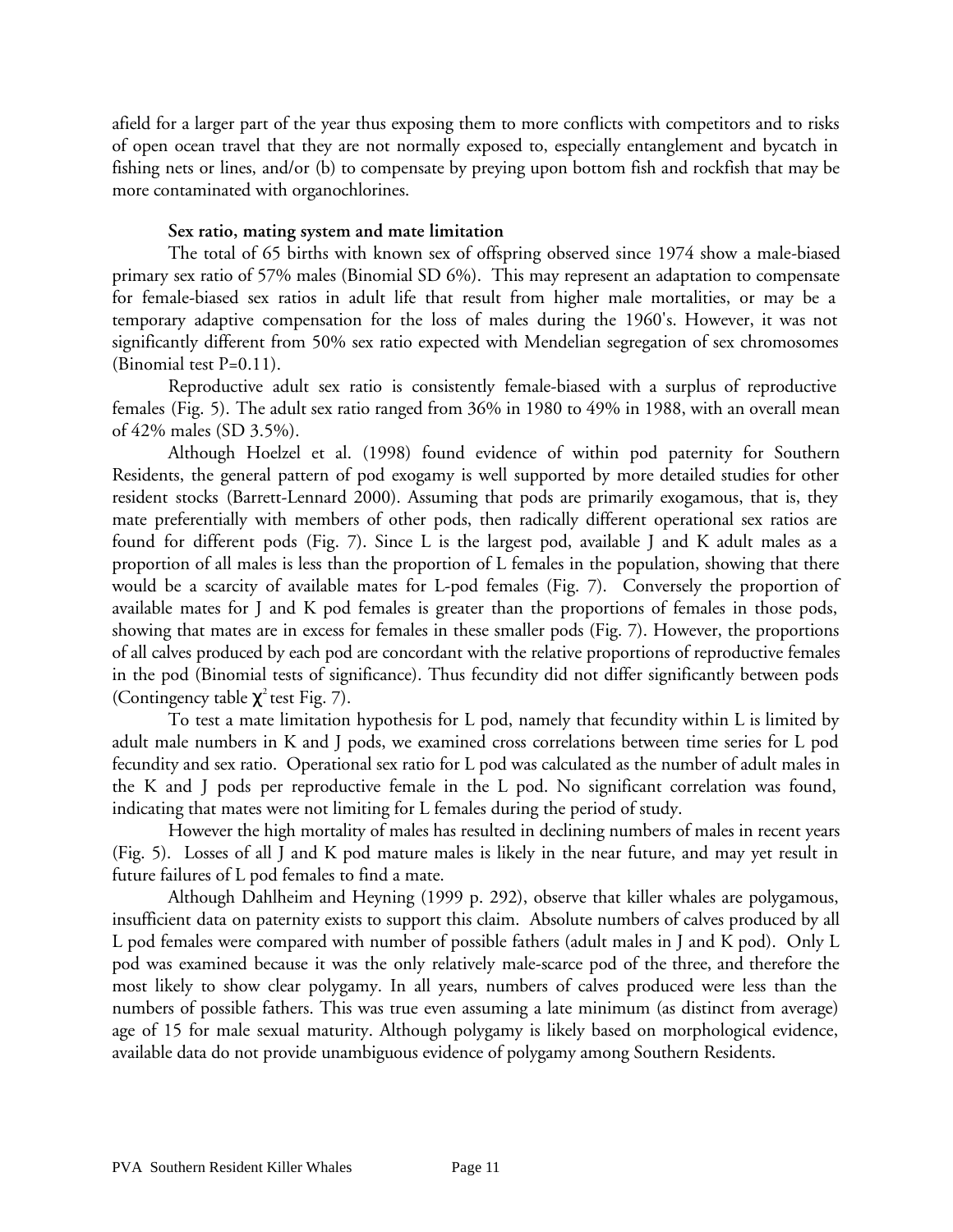

# **Fecundity**

Fecundity is calculated as the number of calves per year per female of reproductive age. The minimum and maximum breeding ages are estimated further below as 13 and 40 respectively for females. Fecundity had a skewed age-specific distribution of high early peak with a slow decline to reproductive senescence, but also with a clear late peak of reproduction just prior to reproductive senescence (Fig. 8). Fecundity showed a suggestion of cyclic variation through time (Fig. 9). However, there were no significant autocorrelations within the series and Fourier analysis of the detrended series found no significant periodicities.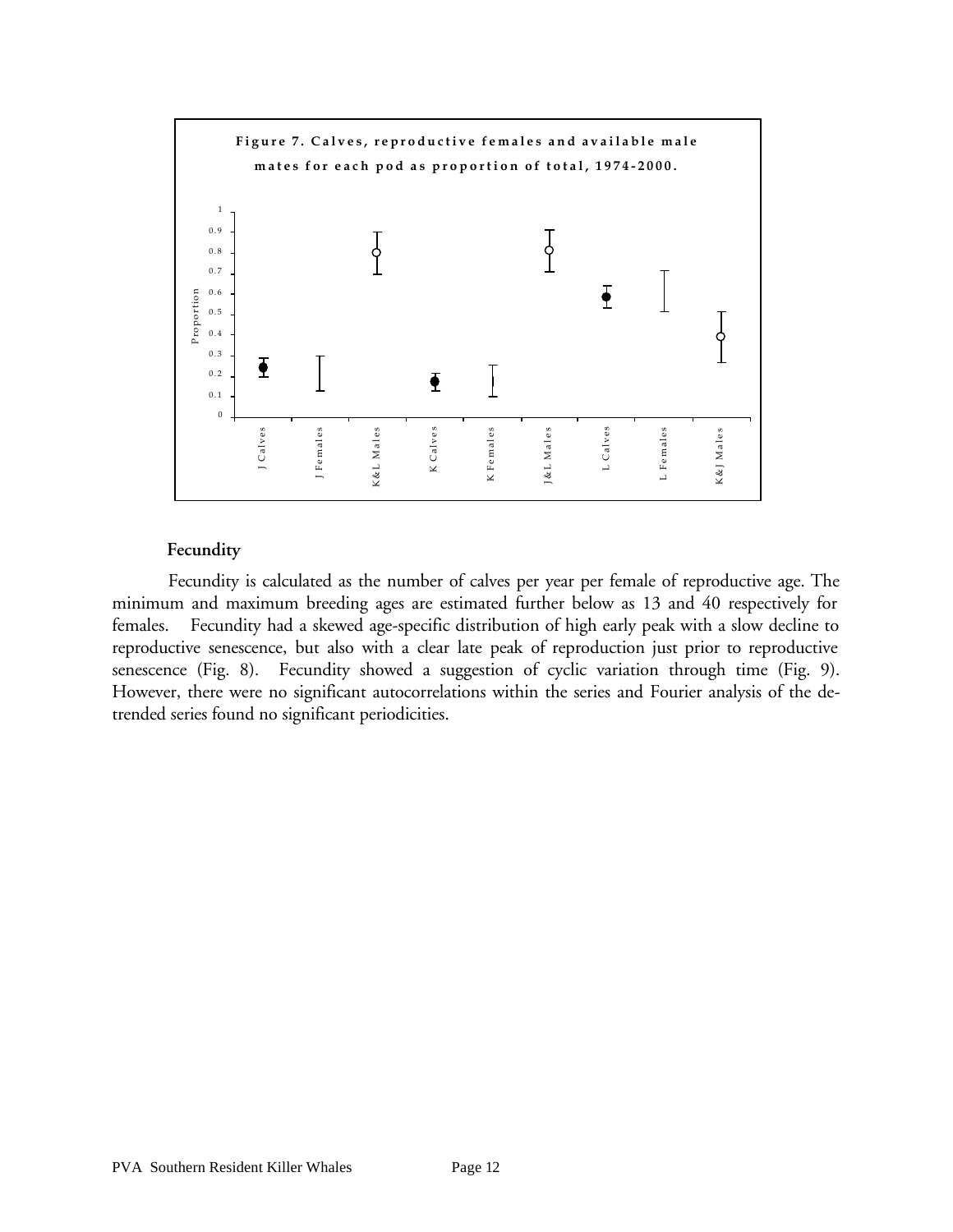

NOTE. Data for 2001 are not yet complete.

The possibility of density dependence was examined by calculating cross-correlations between fecundity and population size series. No significant cross-correlations were found. The crosscorrelation between fecundity and the population size three years prior was marginally significant (P=.088), suggesting the possibility of lagged density dependence of fecundity. Probit regression of fecundity on year did not show any significant time-trend. Fecundity during the 1996-2001 period of population decline was lower than the average across previous years, but the difference was not significant in a Kruskal-Wallis test.

Other studies have suggested that fecundity is density dependent for killer whales (reviewed in Dahlheim and Heyning 1999). Brault and Caswell (1993) suggested that variance among pods in population growth rates is largely due to differences in pod-specific fecundity. No such differences were found in this study, however.

## **Minimum and maximum breeding ages**

The earliest recorded female age at breeding was 12 years (Fig. 8). Although this female's age is known exactly, her calf died within the year.

The next recorded age for first breeding was 13. Three females gave birth at age 13. For two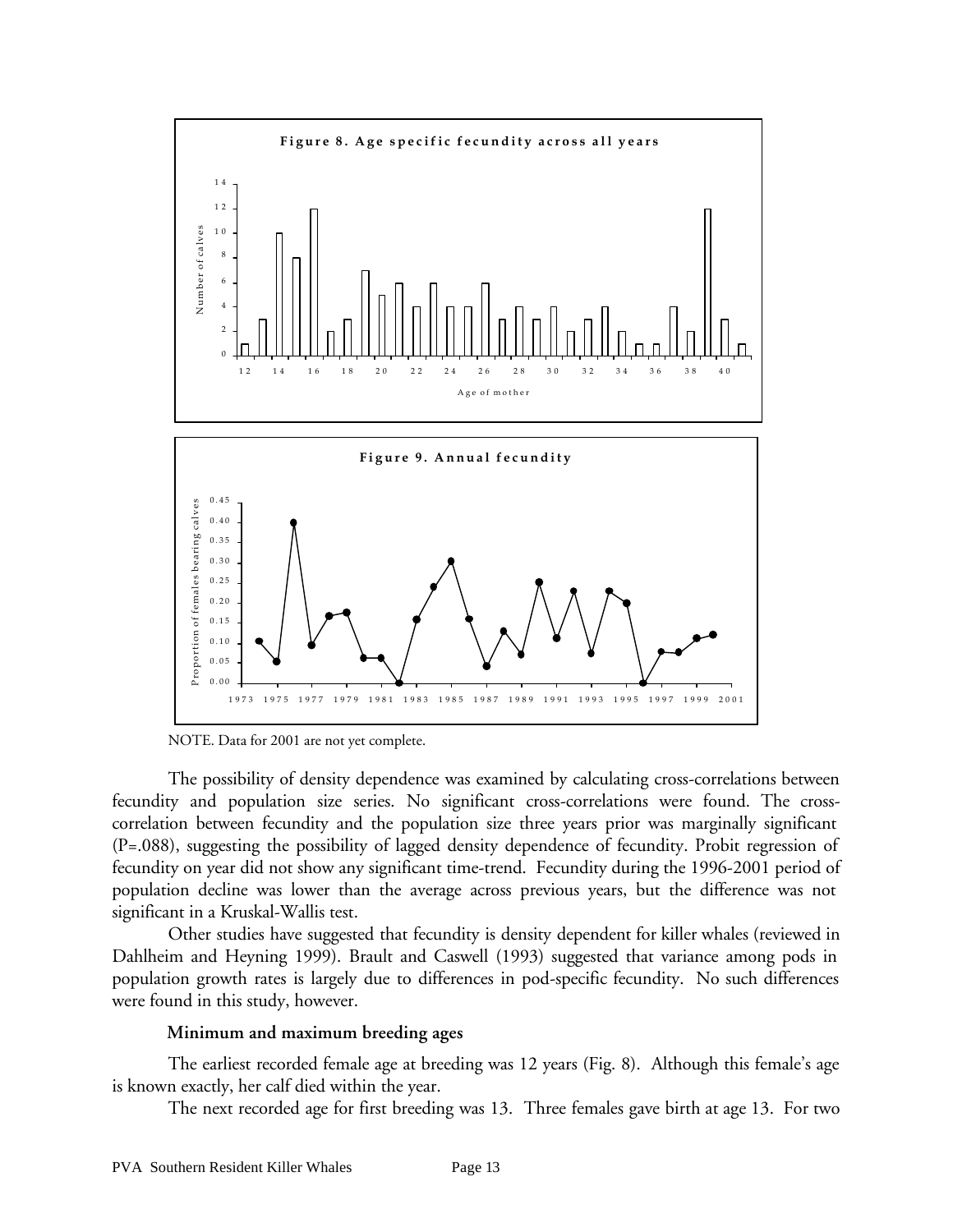of these female ages were known from observation. Olesiuk et al. (1990) cite 15 as the age at which females first gave birth to "viable calves." The available data do not support this observation. Calves of the three 13-year-old mothers all survived their first year. For the purposes of population modeling however, the median age of first reproduction is used, which was 16 for all recorded first- births of southern resident females.

 Olesiuk et al. (1990) found that male sexual maturity, defined as time at which male dorsal fin was distinguishable from female ranged from 10 to 17.5 with mean of 15 for males. Male reproductive success is harder to observe than for females. Gestation averages 517 days or nearly one and a half years (Dahlheim and Heyning 1999). Minimum male age at first reproduction was assumed for purposes of calculating life history parameters to occur at age 11, following Olesiuk et al. (1990). However for purposes of population modeling, an average age at birth of first offspring of males of 16 is used, the same as the median for females.

Olesiuk et al. (1990) estimated that the age of last breeding averaged 40 years for females. The maximum age of a female giving birth was 41 in the available data (Fig. 9). However, the age of this female and indeed the ages of any females older than 27 were all estimated, not known exactly. Hence an estimate of 40 years for maximum breeding age is employed as the best available.

Female longevity is similar to that for modern humans. The two oldest living females are "Granny" (85) and "Lummi" (84). However, the birth years of these females and hence their ages are estimated, not known.

No maximum age for male sexual reproduction is recorded in the literature. However, males have higher mortalities and shorter lifespans than females. The maximum recorded age for males is 51, the present age of "Ruffles." However, no other male ages above 43 have yet been recorded, and as for females, the actual ages for males older than 27 are not known with certainty.

Age 40 was therefore set as the maximum breeding age for both males and females for purposes of population viability modeling.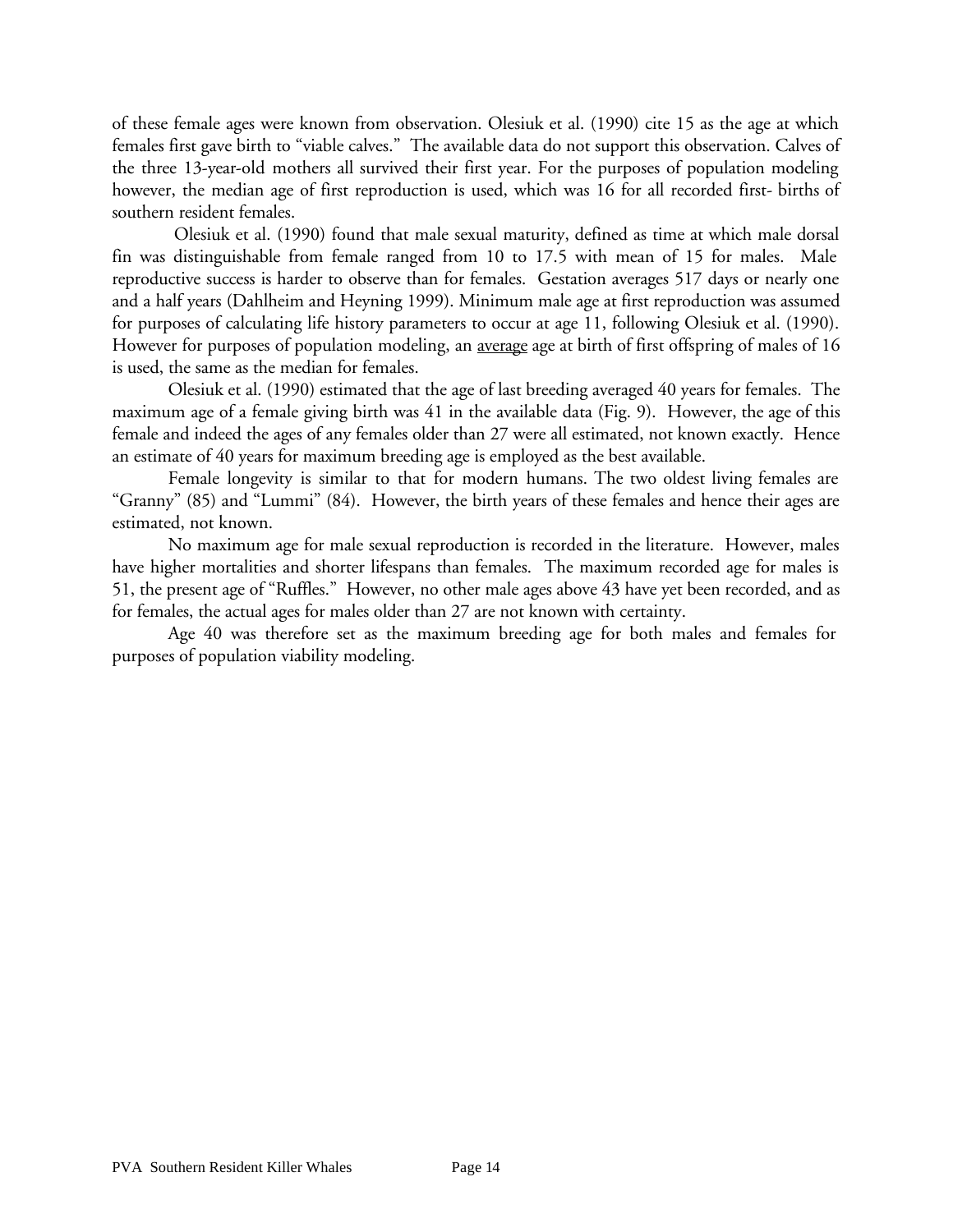## **Calf and juvenile mortality**

The "calf" stage is defined from birth to one year of age. Killer whales face their highest mortality rates during this period, up to 50% according to Olesiuk et al. (1990). However great variability in mortality estimates is expected from the small numbers of calves born in any one year and the limitations of observation. Therefore calves and juveniles were considered as a single class for calculation of life history parameters.

 Juveniles were defined as males from 1 to 10 years of age, and females 1-12 years of age. Annual mortality of combined juveniles and calves also showed extreme variability, but the variability showed no significant pattern or trend in time series analysis and no significant probit regression on time (Fig. 10). There were no significant cross-correlations between population size and calf and juvenile mortality.



**NOTE. Data for 2001 are not yet complete.**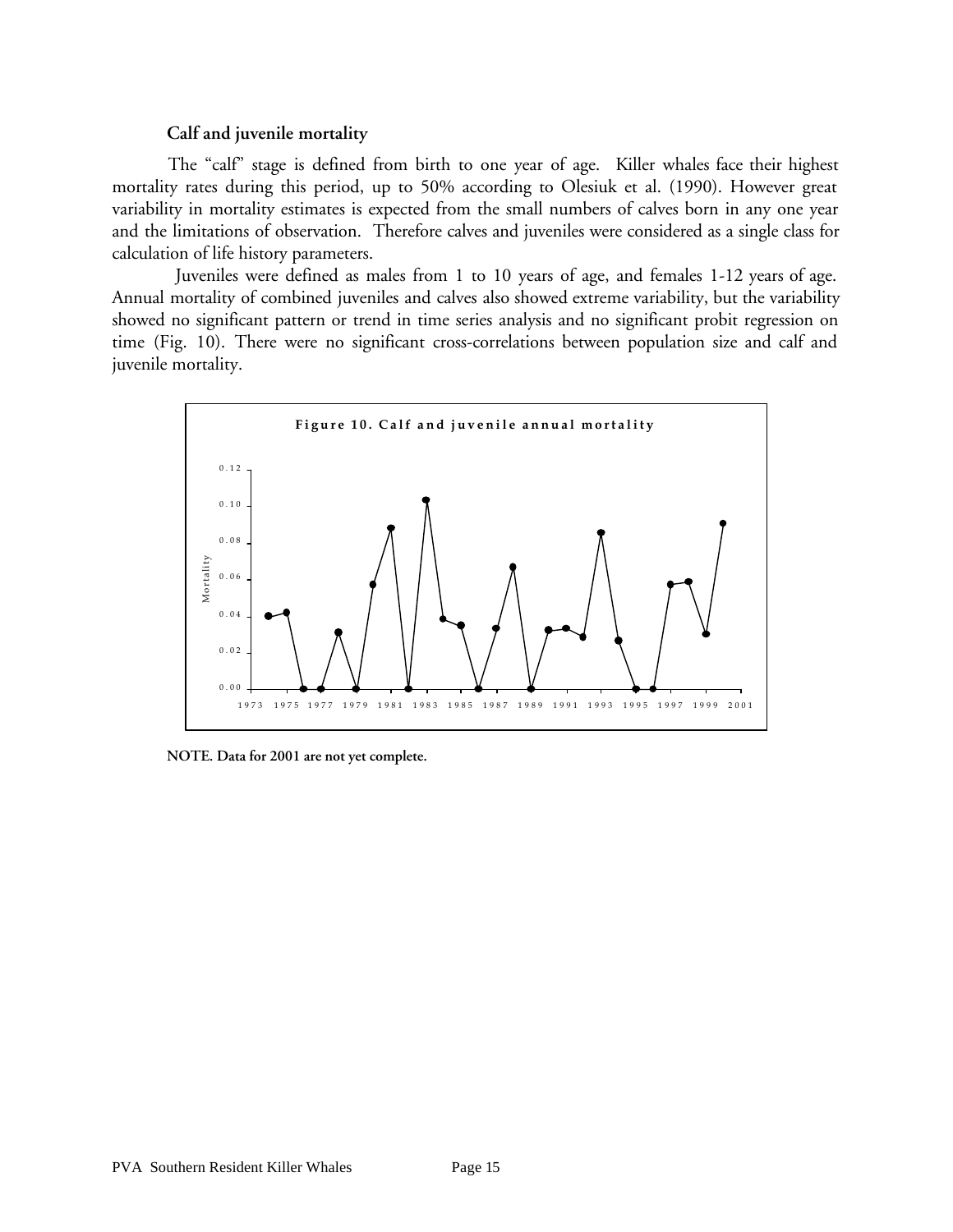## **Adult mortality**

Reproductive-age females were defined as females between the ages of 13 and 40. Reproductive female mortality was zero for every year except 1998 and 1999 (Fig. 11). Probit fitted regression on year was not significant, but sample sizes were small, resulting in a test of little power.

Post-reproductive females are defined as females age 41 and over. The data show an increase in mortality in recent years, with a dramatic peak in mortality in 1996 (Fig. 11). Probit regression of post-reproductive female mortality on year was statistically significant but is not shown here for clarity.



NOTE. Data for 2001 are not yet complete.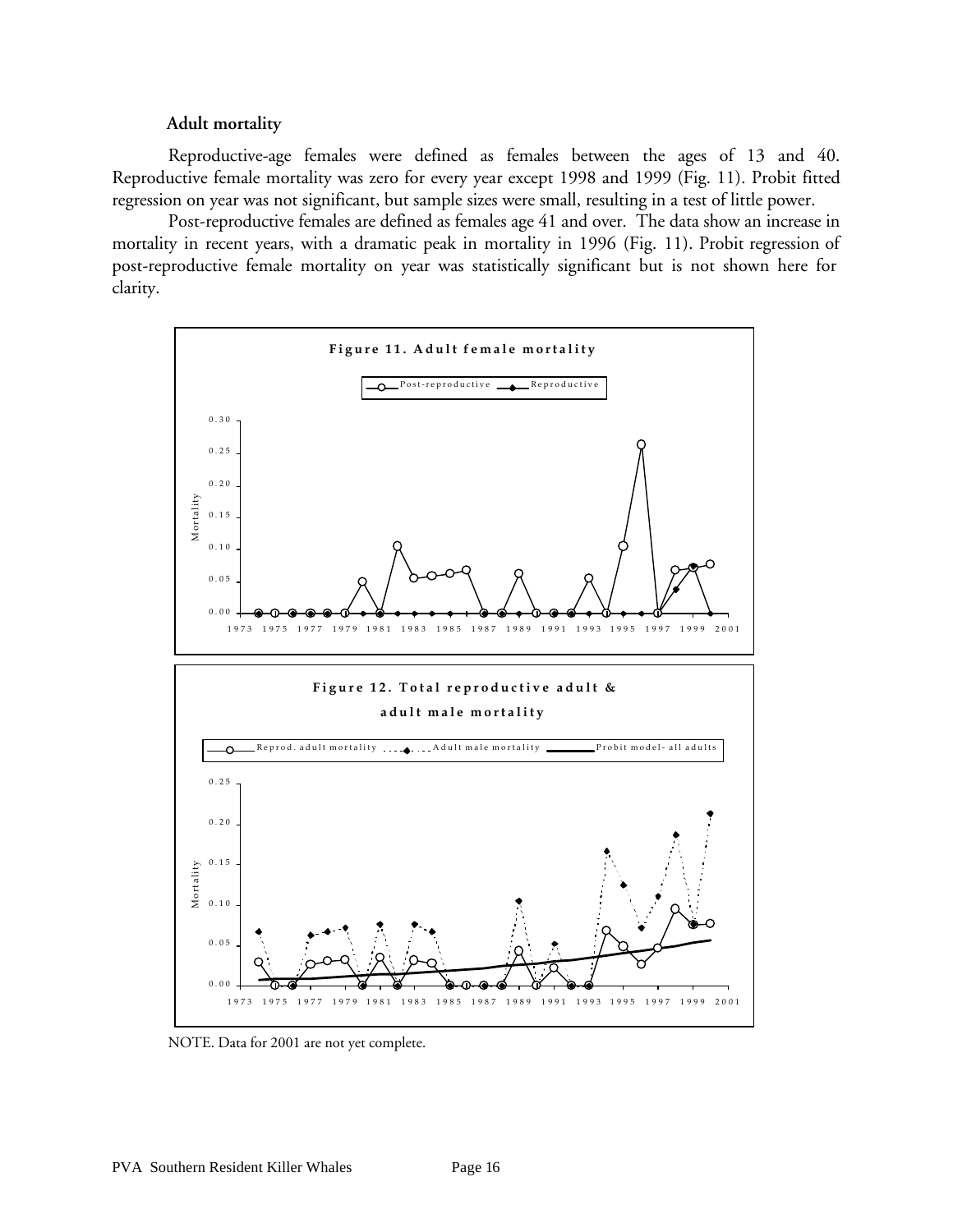Adult male mortality is defined as mortality for males age 11 and over. Male mortality was highly variable as for other classes analyzed. There was a significant probit regression of adult male mortality on year. Combining reproductive female mortality in with male mortality the probit regression of mortality of all adults on year had a higher level of statistical significance $^1$  (Fig. 12).

There was no significant cross-correlation between fecundity and mortality of any age/sex class. However, post-reproductive female, adult male and reproductive adult mortality were significantly positively cross-correlated with population size in the previous 2-3 years in time series analysis.

This indicates that either mortality for adults is density dependent, with cyclic population upswings above carrying capacity driving upswings in mortality, or that cycles in exogenous environmental factors drive both mortality cycles and population cycles. Brault and Caswell (1993) have argued that intra-pod growth rates are controlled in a density dependent fashion. Without additional independent evidence, however, it is not possible to determine which of the above hypotheses fit the data.

The Vortex algorithm cannot model lagged density- dependence of mortality.

The years from 1996-present have seen significantly higher adult mortality (Fig. 12). This and the lower fecundity since 1996 (Fig. 9) are the proximate causes of the population decline since 1996. Whether this is a trend that will persist or is part of a longer term demographic or environmentally driven cycle is impossible to determine with present data.

However, the known deterioration in food supply and habitat conditions suggests that a trend to mortalities are more likely to stay at higher levels or increase yet further rather than return to earlier, lower levels.

 $\overline{a}$ 

<sup>&</sup>lt;sup>1</sup> Non-linear probit regression using maximum likelihood estimation for the model:-

Mortality  $= ZCF(-2.436+0.033*Time)$  where ZCF is the cumulative normal distribution function and the first parameter has 95% CI of [-2.847, -2.025] and the second [0.010,0.056] based on rescaled asymptotic standard error estimates.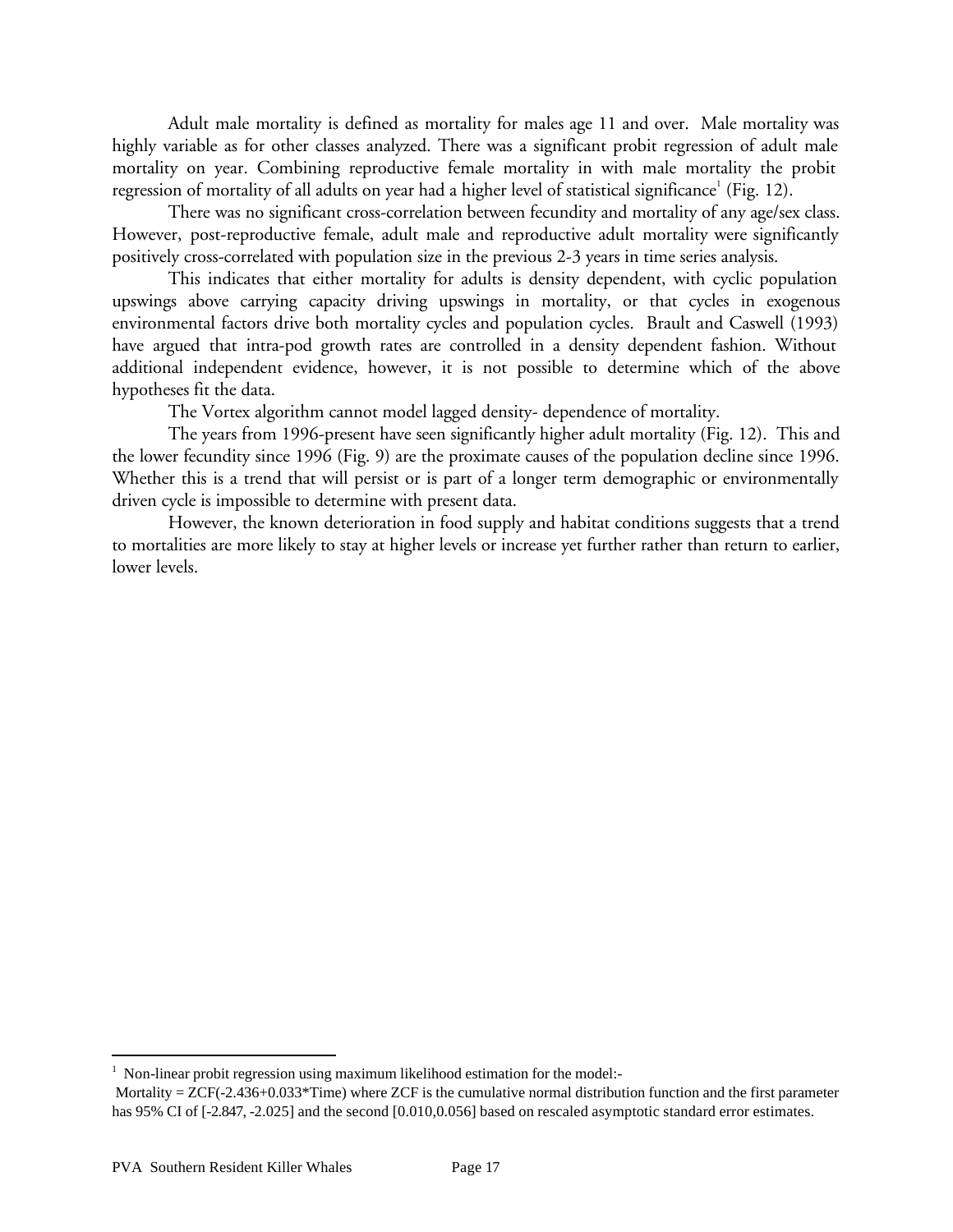# **Population Viability Modeling**

Population viability simulation fell into two classes of scenarios:

A) assume that the average mortality and fecundity over the known record will continue indefinitely into the future.

B) assume that the higher average mortality and lower fecundity observed from 1996-2000 will continue indefinitely into the future.

For both classes, stochastic population simulations using the Vortex algorithm v 8.41 (Lacey et al. 2000) were calculated for different sets of parameters (scenarios), based on the following general criteria and assumptions:

- 1. 200 iterations were run for a maximum time frame of 300 years.
- 2. Life table parameters were calculated as described in Methods (see Table 1). Parameters were assumed to vary randomly with the estimated environmental variance. Arithmetic means and standard deviations of annual mortalities and fecundities across years were used as basic parameters in the model. Binomial demographic variance was subtracted from sample variance of mortality or fecundity to estimate the environmental component of variance of the parameters. Binomial demographic variance is the variance attributed solely to sampling rather than environmental causes, and was calculated as the average across years of binomial variance  $p^*(1-p)/(N-1)$  where p is proportion of class dying and N the number in the class. Modeling of trend or cyclic patterns in life table parameters was not possible in Vortex.
- 3. No age structure was defined. Simulations began at the calculated stable age structure.
- 4. Mating was assumed freely polygamous in a single, panmictic population, ignoring social structure, without immigration or emigration. The likely effects of male limitation at low population sizes were accounted for by incorporating an Allee effect, which provided for a sharply declining fecundity for population sizes below about 10 (Fig. 13).
- 5. Average age of first breeding for both females and males was 16. All adult males were assumed to be in the breeding pool.
- 6. Maximum breeding age was 40 for both sexes.
- 7. Twinning was assumed not to occur. Hence fecundity is equivalent to the percentage of reproductive females breeding in any year.
- 8. Sex ratio at birth was generally set to the observed sex ratio at birth in the data of 57% males (N=65, including only those births that were recorded with certainty).
- 9. Carrying capacity was set arbitrarily at 100, just above the maximum population size in the record but was reduced in some simulations to 50 to account for depletion of the salmon food supply (Fig. 5).
- 10. No concordance between environmental variance in mortality and variance in fecundity. Cross-correlations between fecundity and mortality time series were found to be not statistically significant.
- 11. Models incorporated two levels of inbreeding based on data in Ralls et al. (1988). The number of lethal equivalents per individual for humans and chimpanzees of 2.0 was taken as a conservative minimum. Killer whale longevity and social structure as some similarities to higher primates. However, cetaceans are closer phylogenetically to artiodactyls. The means of lethal equivalents calculated for eight species of captive wild-caught artiodactyls from Table 2 of Ralls et al. (1988) was found to be 2.975. Thus a high limit of 3.0 lethal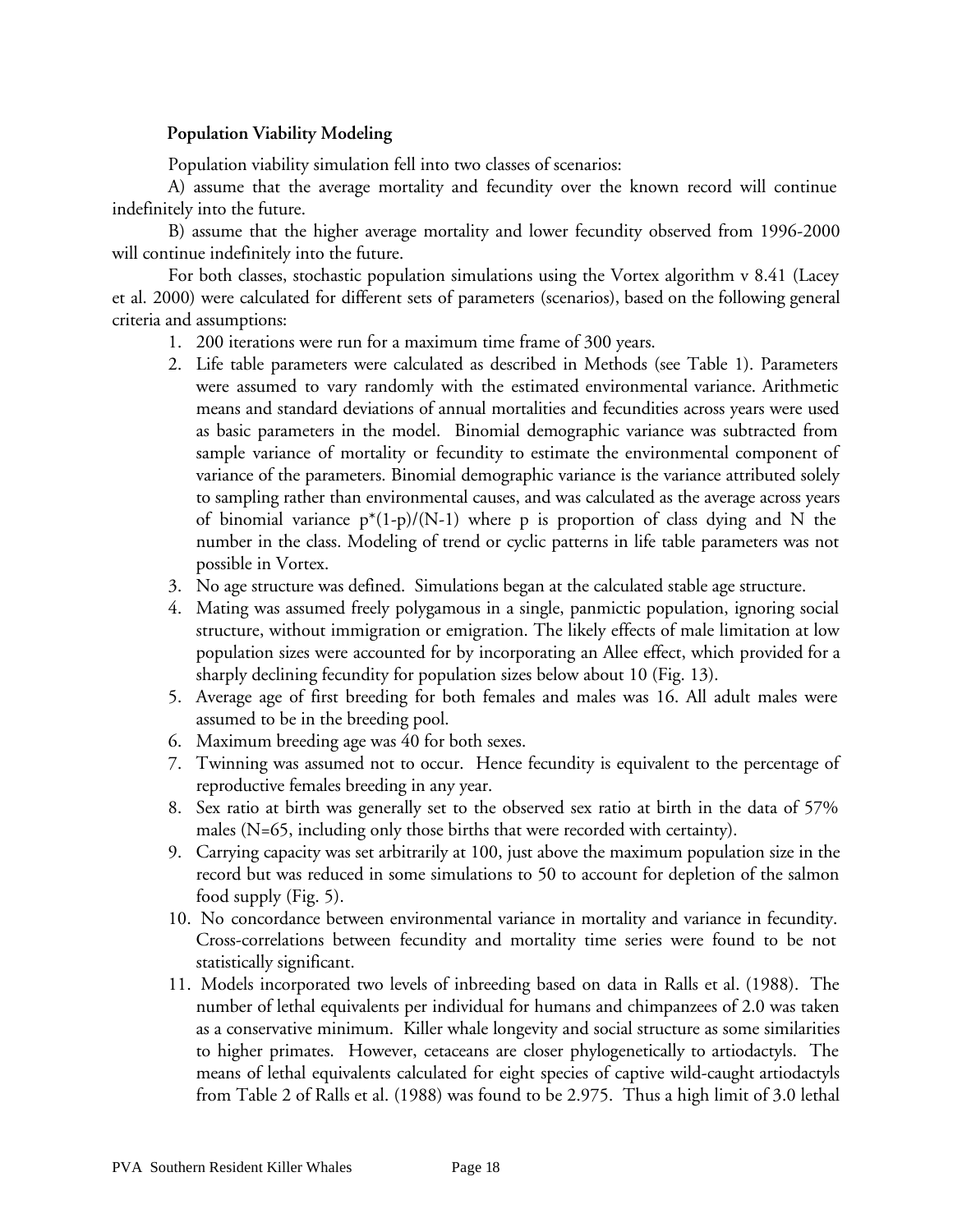equivalents was also used in Vortex simulations, with 50% of genetic load being due to lethal alleles.



**Table 1. Annual mortality and fecundity of Southern Residents. Means across years and estimates of environmental standard deviation (ESD).**

| Period          | Calf & juvenile Reproductive<br>annual<br>mortality $(\%)$ mortality $(\%)$ | female annual | Adult male<br>annual<br>mortality<br>(9/0) | Fecundity<br>(9) |
|-----------------|-----------------------------------------------------------------------------|---------------|--------------------------------------------|------------------|
| 1974-pres. Mean | 3.6                                                                         | 0.4           | 5.9                                        | 13.7             |
| <b>ESD</b>      | 0.0                                                                         | 1.0           | 1.7                                        | 6.1              |
| 1996-pres. Mean | 4.7                                                                         | 2.3           | 13.2                                       | 7.8              |
| ESD             | 0.0                                                                         | 1.7           |                                            | $\Omega$         |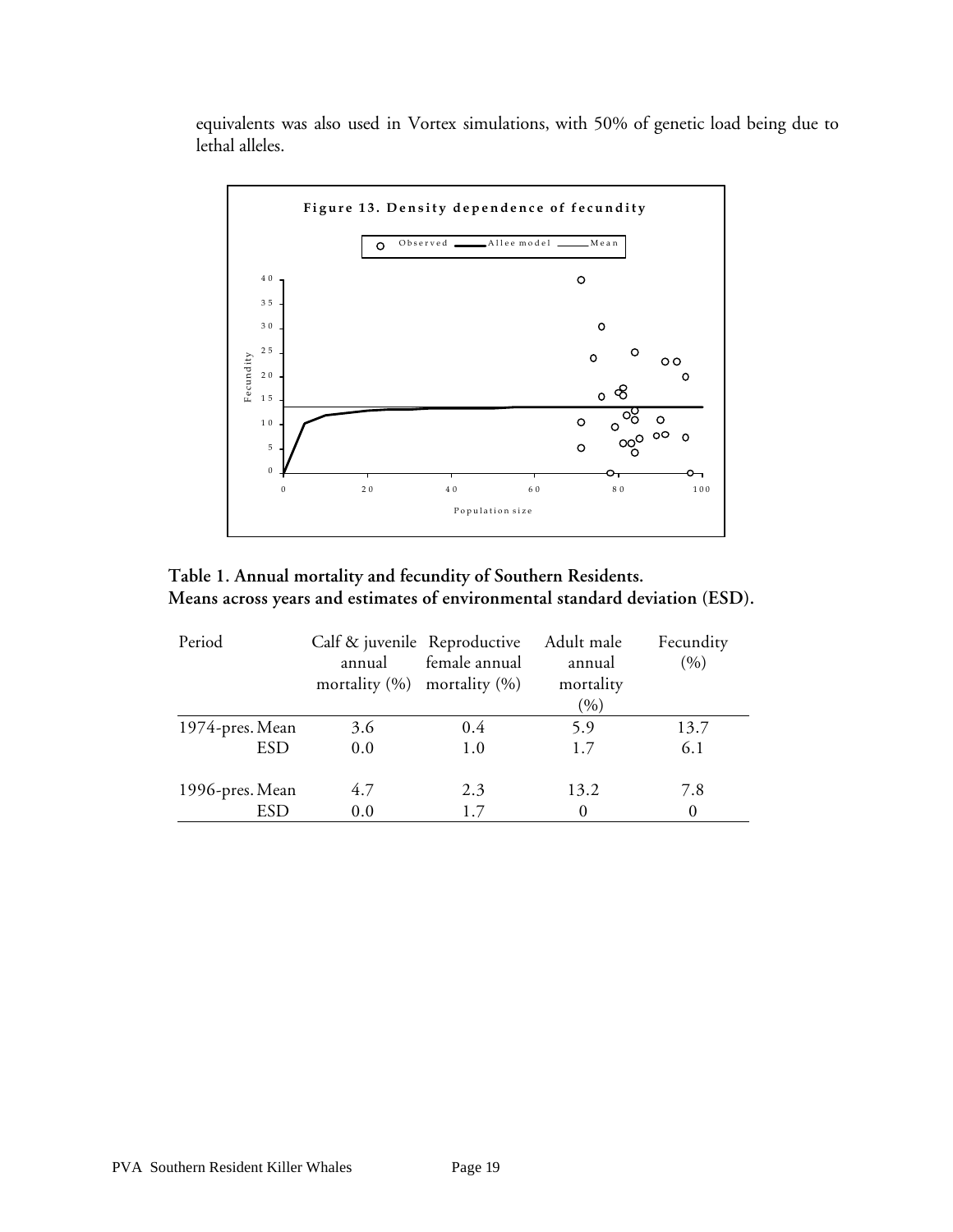| <b>MODEL</b><br><b>PARAMETERS</b>                           | A1<br>1974-<br>2000<br>data | A2<br>50:50<br><b>SR</b> | A3<br>no in-<br>breed.<br>depr. | A4<br>high in-<br>breed.<br>depr. | A5<br>oil spill | A6<br>epi-<br>zootic | A7<br>Allee<br>effect | A8<br>reduce<br>d food<br>supply | A <sub>9</sub><br>comb-<br>ined<br>models<br>$4 - 8$ | A10<br>comb-<br>ined<br>models<br>$2,3,5-$<br>8 |
|-------------------------------------------------------------|-----------------------------|--------------------------|---------------------------------|-----------------------------------|-----------------|----------------------|-----------------------|----------------------------------|------------------------------------------------------|-------------------------------------------------|
| Lethal equivalents per<br>zygote                            | $\overline{2}$              | $\ast$                   | $\boldsymbol{0}$                | $\overline{\mathbf{3}}$           | $\ast$          | $\ast$               | $\ast$                | $\ast$                           | $\overline{3}$                                       | $\boldsymbol{0}$                                |
| Sex ratio at birth<br>(% males)                             | 57                          | 50                       | $\ast$                          | $\ast$                            | $\ast$          | $\ast$               | $\ast$                |                                  | $\ast$                                               | 50                                              |
| Fecundity<br>as % reprod. age females<br>giving birth (ESD) | 13.7<br>(6.1)               | $\ast$                   | $\ast$                          | $\ast$                            | a               | b                    | $\mathsf{C}$          | ∗                                | a,b,c                                                | a,b,c                                           |
| Calf and Juvenile<br>Mortality % (ESD)                      | 3.6<br>(0.0)                | $\ast$                   | $\ast$                          | $\ast$                            | a               | $\mathbf b$          | $\ast$                |                                  | a,b                                                  | a,b                                             |
| Reproductive female<br>mortality % (ESD)                    | 0.4<br>(1.0)                | $\ast$                   | $\ast$                          | $\ast$                            | a               | $\mathbf b$          | $\ast$                | ∗                                | a,b                                                  | a,b                                             |
| Adult Male Mortality %,<br>(ESD)                            | 5.9<br>(1.7)                | $\ast$                   | $\ast$                          | $\ast$                            | a               | $\mathbf b$          | $\ast$                |                                  | a,b                                                  | a,b                                             |
| Carrying capacity                                           | 100                         | $\ast$                   | $\ast$                          | $\ast$                            | $\ast$          | $\ast$               | $\ast$                | $-$ > 50 <sup>d</sup>            | $-$ > 50 <sup>d</sup>                                | $-$ > 50 <sup>d</sup>                           |
| Starting population size                                    | $71\,$                      | $\ast$                   | $\ast$                          | $\ast$                            | $\ast$          | ∗                    | $\ast$                | $\ast$                           | $\ast$                                               | $\ast$                                          |
| <b>MODEL RESULTS</b>                                        |                             |                          |                                 |                                   |                 |                      |                       |                                  |                                                      |                                                 |
| Finite rate of increase $\lambda$                           | 0.995                       | 1.000                    | 0.995                           | 0.995                             | 0.993           | 0.985                | 0.997                 | 0.995                            | 0.984                                                | 0.989                                           |
| % extinct at 100 yr                                         | $\mathbf{0}$                | $\overline{0}$           | 0.5                             | $\mathbf{0}$                      | $\mathbf{1}$    | 29.5                 | $\boldsymbol{0}$      | 1.5                              | 54.5                                                 | 38                                              |
| % extinct at 200 yr                                         | 19.5                        | 3.0                      | 17                              | 27.5                              | 44              | 88                   | 29                    | 62                               | 99                                                   | 95.5                                            |
| % extinct at 300 yr                                         | 69.0                        | 18.5                     | 45.5                            | 78.0                              | 87.5            | 100                  | 77                    | 95.5                             | 100                                                  | 99.5                                            |
| Median years to<br>extinction                               | 262                         | >300                     | >300                            | 250                               | 208             | 129                  | 247                   | 185                              | 97                                                   | 113                                             |

# **Table 2: Results of simulations.**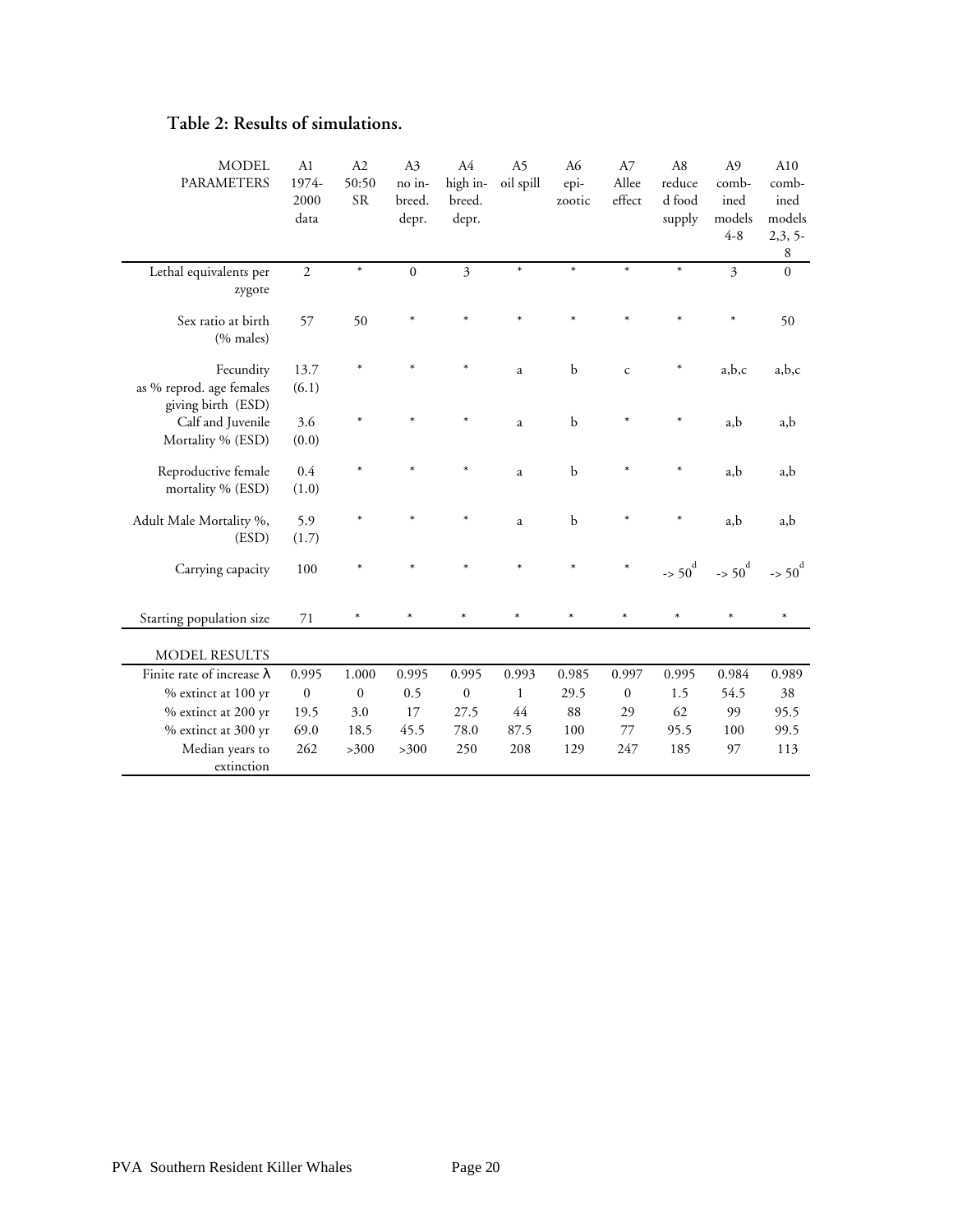## Table 2: (Continued)

| MODEL PARAMETERS                                            | B <sub>1</sub><br>1996-<br>2000<br>data | B2<br>1996-<br>2000<br>data,<br>mod.<br>2&3 | B <sub>3</sub><br>mod.1<br>fecund. | <b>B4</b><br>mod.1<br>juv.<br>mort. | B <sub>5</sub><br>mod.1<br>fem.<br>mort. | <b>B6</b><br>mod.1<br>male<br>mort. | B7<br>mods.<br>$5 - 8$                      | B <sub>8</sub><br>mod<br>A10 w<br>inbr. &<br>incr.<br>adult.<br>mort |
|-------------------------------------------------------------|-----------------------------------------|---------------------------------------------|------------------------------------|-------------------------------------|------------------------------------------|-------------------------------------|---------------------------------------------|----------------------------------------------------------------------|
| Lethal equivalents per zygote                               | $\ast$                                  | $\mathbf{0}$                                | $\ast$                             | $\ast$                              | $\ast$                                   | $\ast$                              | 3                                           | $\ast$                                                               |
| Sex ratio at birth<br>$(\%$ males)                          | ∗                                       | 50                                          | $\ast$                             | $\ast$                              | $\ast$                                   | $\ast$                              | $\ast$                                      | 50                                                                   |
| Fecundity<br>as % reprod. age females giving birth<br>(ESD) | 7.8<br>(0.0)                            | $7.8\,$<br>(0.0)                            | ∗                                  | 7.8<br>(0.0)                        | 7.8<br>(0.0)                             | 7.8<br>(0.0)                        | a,b,e                                       | $\ast$<br>a,b,c                                                      |
| Calf and Juvenile Mortality %<br>(ESD)                      | 4.7<br>(0.0)                            | 4.7<br>(0.0)                                | 4.7<br>(0.0)                       | $\ast$                              | 4.7<br>(0.0)                             | 4.7<br>(0.0)                        | 4.7<br>$\left(0.0\right)$ $^{\mathrm{a,b}}$ | $\ast$<br>a,b                                                        |
| Reproductive female mortality %<br>(ESD)                    | 2.3<br>(1.7)                            | 2.3<br>(1.7)                                | 2.3<br>(1.7)                       | 2.3<br>(1.7)                        | $\ast$                                   | 2.3<br>(1.7)                        | 2.3<br>a,b<br>(1.7)                         | 2.3<br>(1.7)<br>a,b                                                  |
| Adult Male Mortality %, (ESD)                               | 13.2<br>(0.0)                           | 13.2<br>(0.0)                               | 13.2<br>(0.0)                      | 13.2<br>(0.0)                       | 13.2<br>(0.0)                            | $\ast$                              | 13.2<br>$(0.0)$ <sup>a,b</sup>              | 13.2<br>(0.0)<br>a,b                                                 |
| Carrying capacity                                           | $\ast$                                  | $\ast$                                      | $\ast$                             | $\ast$                              | $\ast$                                   | $\ast$                              | $\sim$ 50 $^{\rm d}$                        | $-50^{d}$                                                            |
| Starting population size                                    | 97                                      | 97                                          | 97                                 | 97                                  | 97                                       | 97                                  | 97                                          | 97                                                                   |
| <b>MODEL RESULTS</b>                                        |                                         |                                             |                                    |                                     |                                          |                                     |                                             |                                                                      |
| Finite rate of increase $\lambda$                           | 0.960                                   | 0.965                                       | 0.979                              | 0.965                               | 0.970                                    | 0.960                               | 0.950                                       | 0.979                                                                |
| % extinct at 100 yr                                         | 97.5                                    | 90                                          | 33                                 | 88.5                                | 84.5                                     | 87                                  | $100\,^{\rm f}$                             | 83                                                                   |
| % extinct at 200 yr                                         | 100                                     | 100                                         | 100                                | 100                                 | 100                                      | 100                                 | 100                                         | 100                                                                  |
| % extinct at 300 yr                                         | 100                                     | 100                                         | 100                                | 100                                 | 100                                      | 100                                 | 100                                         | 100                                                                  |
| Median years to extinction                                  | 70                                      | 77                                          | 112                                | 78                                  | 83                                       | 80                                  | 54                                          | 74                                                                   |

\* same as model A1.

a - oil spill catastrophes at 2% probability of occurrence in any one year (one per fifty years), that eliminates all reproduction for a year, and kills 11% of all individuals regardless of age or sex.

b - epizootic catastrophes at 2% probability of occurrence in any one year (one per fifty years), that does not impact reproduction but kills 50% of all individuals regardless of age or sex.

c - fecundity =  $[14.5 - (14.5 - 14)*(N/100)^{0.5}]^*N/(N+2)$  see Fig. 13

d - Carrying capacity 100 with ESD of 10, and declines to 50 over 50 years .

e - fecundity =  $[8.5 - (8.5 - 8)*(N/100)^{0.5} * N/(N+2)$ 

f - 40% chance of extinction within 50 years.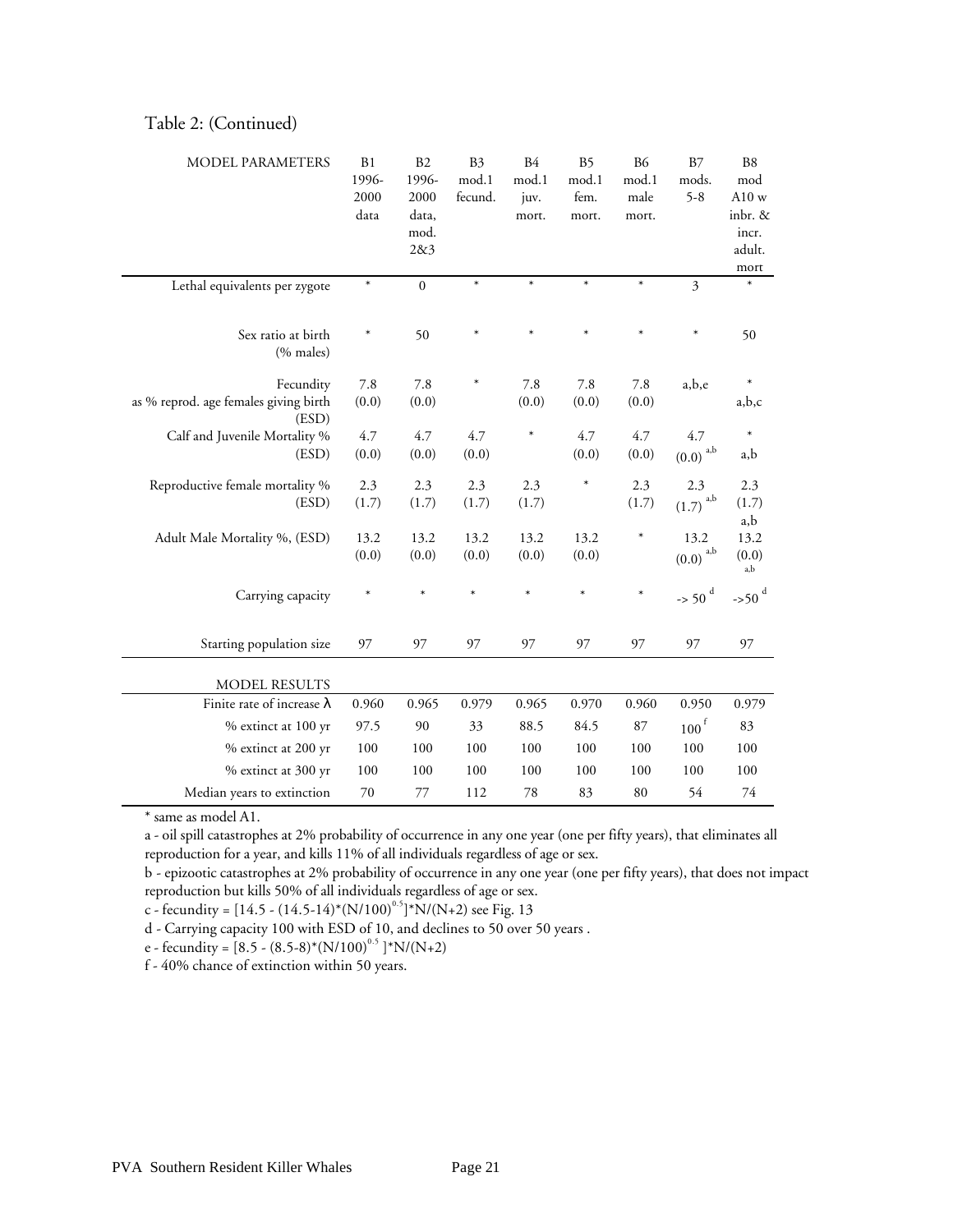# *Models A: Long term average mortality, fecundity continues indefinitely.*

*Model A1. Basic model.* This model used all life table data for 1974-2000 incorporating inbreeding depression at the 2.0 average lethal equivalents reported for higher primates. Simulations of this model predicted relatively high likelihood of population persistence, but nevertheless with a greater than 50:50 chance of extinction within 300 years and a median time to extinction of 262 years. The model is unrealistic in that it assumes no future change in life history parameters, no mate limitation, no catastrophes and no net change in the environment.

*Models A2-3.* The Vortex algorithm was sensitive to inbreeding and primary sex ratio. Setting primary sex ratio to the theoretical 50% rather than the observed 57% greatly reduced extinction risk. Likewise elimination of any inbreeding depression significantly reduced extinction risk. The effect of reducing proportion of males to the theoretical value is to increase births of females. For polygynous mating systems, males are always in excess in terms of population growth and so any increase in females is bound to increase population growth and stability. Because the observed value was not statistically different from the theoretical value, model 2 represents a more plausible scenario than model 1.

*Model A4.* Inbreeding depression is highly likely both as a result of small population size and low genetic diversity of Southern Residents (Hoelzel et al. 1998, Barrett-Lennard 2000). Genetic diversity in Southern residents is very low, suggesting that effective population size is low and that populations have undergone sustained bottlenecks (Barrett-Lennard 2000). Unfortunately, no quantitative estimate of inbreeding depression is available for Southern residents. The best available estimate may be the mean lethal equivalents observed for wild artiodactyls of 3.0 per individual. This is higher than that observed for higher primates but lower than the median for all mammals of 3.14 (Ralls et al. 1988). Predicted extinction risk increased but was still a moderate 78% within 300 years, after inclusion of inbreeding depression at 3 lethal equivalents per individual.

*Model A5.* The Exxon Valdez oil spill in Alaska resulted in the death of about one third of all members of one Northern Resident killer whale pod (Matkin and Saulitis 1997). To model the effect of such a catastrophe on Southern Residents, a one-year failure of all births and death of 11% (A third of one of the three pods) of all Southern Residents evenly across all age classes, was incorporated with a chance of one event per fifty years. A one in fifty year event like the Exxon-Valdez spill is conservative for the Southern Residents' habitat. There have been a total of 17 oil spills offshore in Alaska and Washington states in just the past 30 years. Tanker traffic is expected to increase through Puget Sound with the opening of new loading facilities at Cherry Point (Center for Biological Diversity 2001). Simulation of such oil spill catastrophes increased the predicted extinction risk substantially to 87.5% within 300 years, with a median extinction time of 208 years.

*Model A6.* No epizootic has yet been observed among killer whales or Pacific ocean marine mammals that is equivalent to the spate of Atlantic and Mediterranean mass mortalities of dolphins, whales and pinnipeds during the last two decades (Simmonds and Mayer 1997). In some of these events, morbillivirus outbreaks were the cause, killing up to 60% of local populations. Organochlorine contamination causes immune suppression, and thus may potentiate such outbreaks.

To model the effect of such a catastrophe on Southern Residents, simulations were run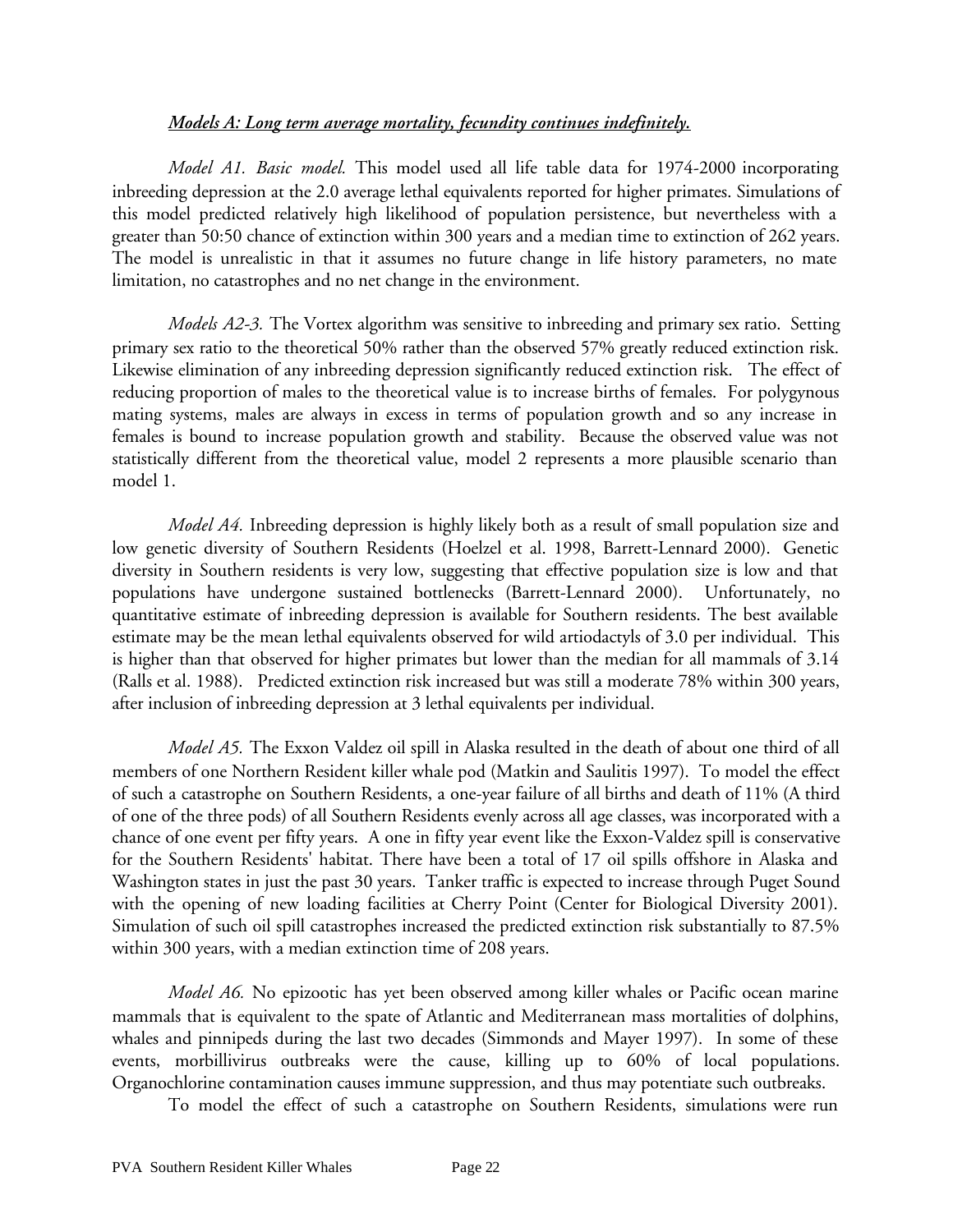including death of 50% of the population evenly across all age classes, with a probability of 2% per year (one event per one fifty years). A one in fifty year event may also be conservative for the Southern Residents' habitat, considering their high body loads of PCBs and the alarming increase in such epizootics during the last two decades for other marine mammals. In recent years, at least one Northern resident killer whale is known to have died from a virulent, antibiotic-resistant bacterial infection that probably originated in farmed Atlantic salmon, and spread into the wild Pacific salmon population. $^{2}$  Now that a moratorium on new fish farms has been lifted, it seems likely that this source of disease risk will increase, along with the risk to wild salmon food stocks from diseases carried by farmed fish. Other cetacean deaths from infections have been recorded in the Pacific and Gulf of Mexico in recent years, although not on a mass scale.

Incorporation of risk of epizootics increased predicted extinction risk dramatically to 30% within the next century, with a median time to extinction reduced to 129 years relative to the baseline model.

*Model A7.* Vortex does not allow explicit modeling of the pod-based social structure of the Southern Residents. If most pods are exogamous, then as total population gets smaller, smaller pods such as J and K are likely to have no males, reducing the chance of females in the larger L pod to find a mate. No evidence of such mate limitation was found at present populations sizes. However, binomial probabilities of there being no males in one or more pods become significantly different from zero below population sizes of 20. Fecundity may be reduced for small populations due to stochastic mate scarcity for females, an Allee effect. Vortex models the Allee effect with fecundity a declining function of population size as shown in Fig. 13. Model parameters were selected to best fit the mean observed fecundity, and to result in appreciably lower fecundities only at population sizes below 10. Introduction of an Allee effect did not however, increase predicted extinction risk substantially.

# *Model 8. Reduced Food Supply.*

Research as cited above suggests that drastic declines in salmon food stocks can be expected due to a combination of human caused factors, in particular global warming. A reduction of carrying capacity to 50 over the next 50 years along with introduction of environmental variance with coefficient of 10-20% was simulated to assess the impact of declining salmon stocks on extinction risk. Predicted extinction risk in the 200 and 300 year time frame increased dramatically, and median time to extinction of simulations was reduced to 185 years.

*Model 9,10. Combining impacts.* Combining the multiple impacts of higher inbreeding, oil spills, epizootics, Allee effect and reduced food supply resulted in greatly increased risk of extinction to 54.5% in the next century with a median extinction time of 97. Allowing for no inbreeding depression and a 50:50 primary sex ratio did not greatly alter this prediction.

# *Models B1-7: Lower survival, fecundity since 1996 continues indefinitely.*

The assumption in models A1-10 that 1974-2000 average levels of mortality and fecundity will continue indefinitely is conservative. At least adult mortality has shown a statistically increasing

 $\overline{a}$ 

<sup>&</sup>lt;sup>2</sup> Whale and Dolphin Conservation Society news bulletin

http://www.wdcs.org/dan/publishing.nsf/allweb/562E705E90AE79C5802568F50040C5E5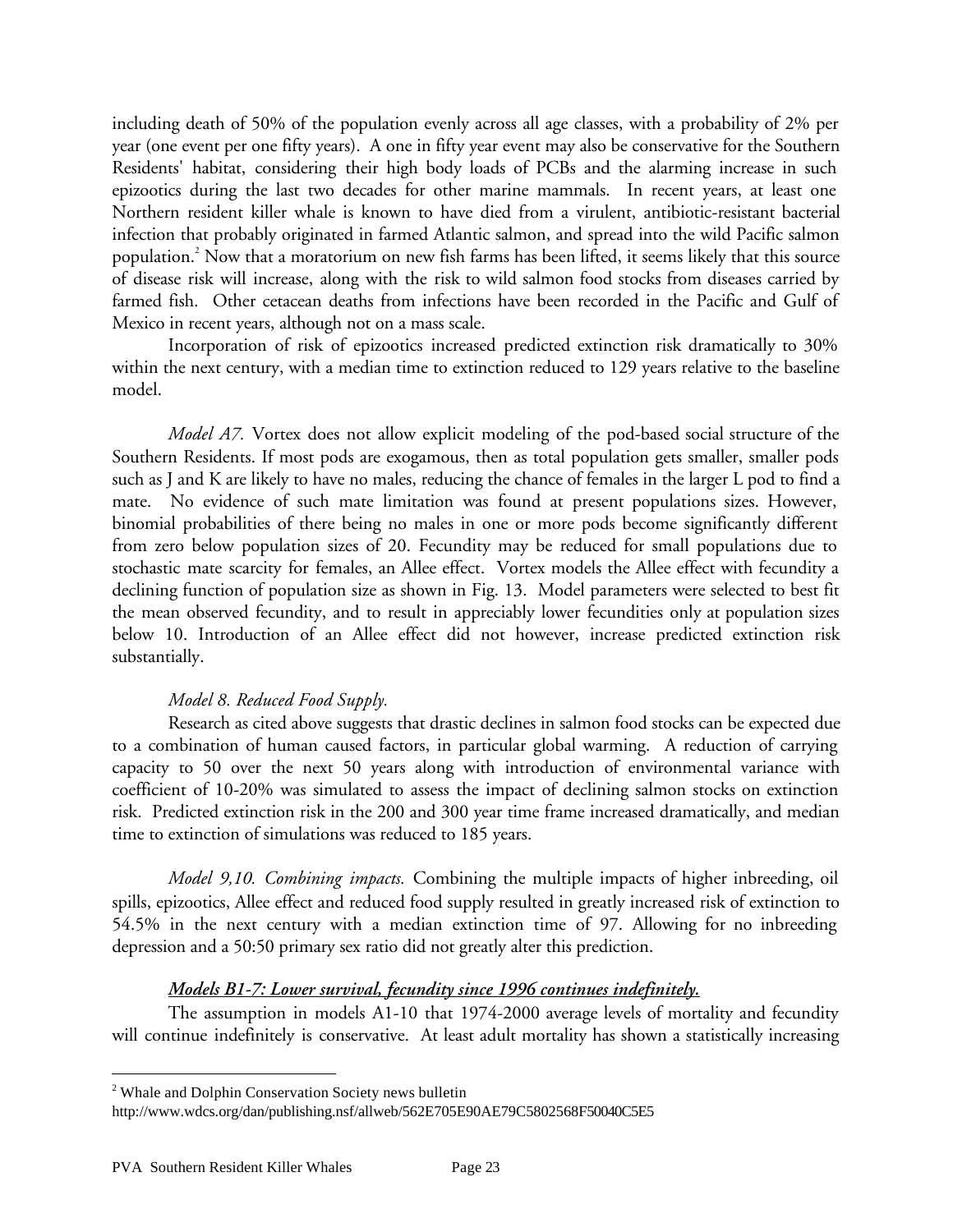trend through the period of observation (Fig. 12). The recent declines in survival are statistically significant and are likely to reflect a trend in deterioration in environmental conditions that may continue or at least not improve in the foreseeable future without active intervention.

Only demographic data for the recent years of increased adult mortality and lower fecundity 1996-2000 were used for these simulations. Mortality estimates were all higher and fecundity estimates lower than those calculated on the entire data set (Table 1).

Predicted extinction risk was drastically greater than for A class simulations, at 97.5% within 100 years and a median time to extinction of only 70 years. Note that the assumption is that adult mortality will not increase any more than it has. If adult mortality were to continue increasing extinction risk would be even higher.

Relaxing the assumption of inbreeding depression and using the theoretical rather than observed primary sex ratio did not greatly alter this prediction (Model B2). To determine which of the life history parameters had greatest impact on extinction risk, each in turn were reset to their 1974- 2000 averages (models B3-B6). Reduced mortalities whether of juveniles, females or males did not greatly alter the predicted extinction risk indicating that the model was relatively insensitive to these parameters taken alone. However, restoring fecundity to the long term average, significantly reduced extinction risk to only 33% in the next 100 years (model 13), indicating that the model was more sensitive to the recent decline in fecundity than to the concurrent increases in mortalities. This indicates that the recent reduction in average fecundity is a critical area of needed research. Is the decline temporary or is it likely to continue?

Finally, higher inbreeding depression, oil spills, epizootics, Allee effects and reduced food supply were incorporated into simulations along with the higher mortality and lower fecundities of recent years to produce a "worst case" scenario in which extinction risk is 40% within the next 50 years and 100% with the next century (Model B7).

# *Model B8. Most plausible scenario.*

The analysis of life history data indicates that a) primary sex ratio was not significantly different from 50% and b) only adult mortality showed an increasing trend over time, while juvenile mortality and fecundity did not. Therefore a more plausible version of the B class models has inbreeding at the lower level of 2 lethal equivalents, 50% primary sex ratio, fecundity and juvenile mortality maintained at the long term 1974-2000 averages, but adult mortalities continuing at elevated 1996-2000 levels, declining carrying capacity, Allee effect, oils spill and epizootic risks as in previous models. For this scenario, predicted extinction risk was still high within 100 years, with median time to extinction of only 74 years with a 95% confidence interval of 33 - 121 years. The population trajectories of the simulations showed wide variability (Fig. 14). Note that time at which median predicted population size reaches zero is not the same as median time to extinction. Extinction is defined as extinction of one sex, and so is expected to occur earlier than death of all individuals.

# *Effects of earlier maturity, monogamy.*

Other model iterations not presented here showed that earlier male maturity, or later maximum breeding age (45) did not significantly affect model A1 predictions. Earlier female maturity did however significantly reduce extinction risk. However, median age of first breeding is well known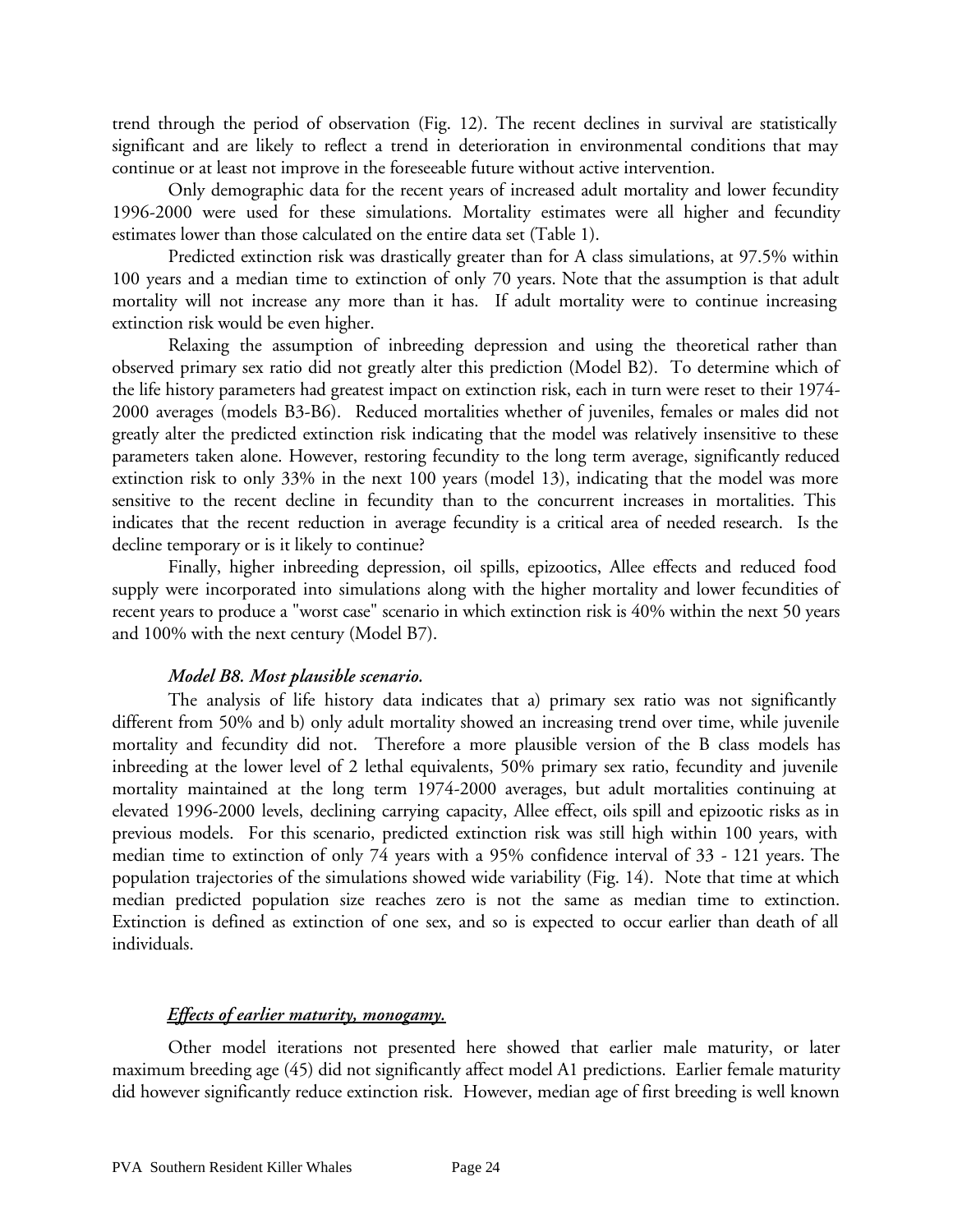for females and there is no compelling reason to simulate an earlier age.

Model predictions were little affected by mating system. Monogamy only slightly increased predicted extinction risk over that found for polygamy.



# *Limitations of the Vortex model*

The Vortex model adds more sophistication to extinction prediction than provided by the more elementary approach of calculating the intrinsic rate of increase or  $\lambda$  from life table data. However, use of these additional modeling features is only as good as the data available to estimate model parameters.

Many model parameters that have a substantial impact on predictions are not well known or are known for too short a period to permit strong confidence in conclusions. The basic model was sensitive to primary sex ratio, however models incorporating all impacts (model A9) and the more recent life table data alone (model A1) were not as sensitive to primary sex ratio or inbreeding.

All the foregoing Vortex models assume random mating, uniform age-specific fecundity or reproductive capacity and no time trends or cycles in mortality or fecundity. Real life violations of these assumptions are all likely to increase the risk of extinction beyond those predicted here.

In particular there is no provision in Vortex for delayed density dependence or other cyclic dynamics that typically result from multi-species interactions. Incorporation of cyclic dynamics to population models is also likely to increase stochastic extinction risk for small populations beyond those obtained by Vortex. Other limitations are detailed by Lacey et al. (2000).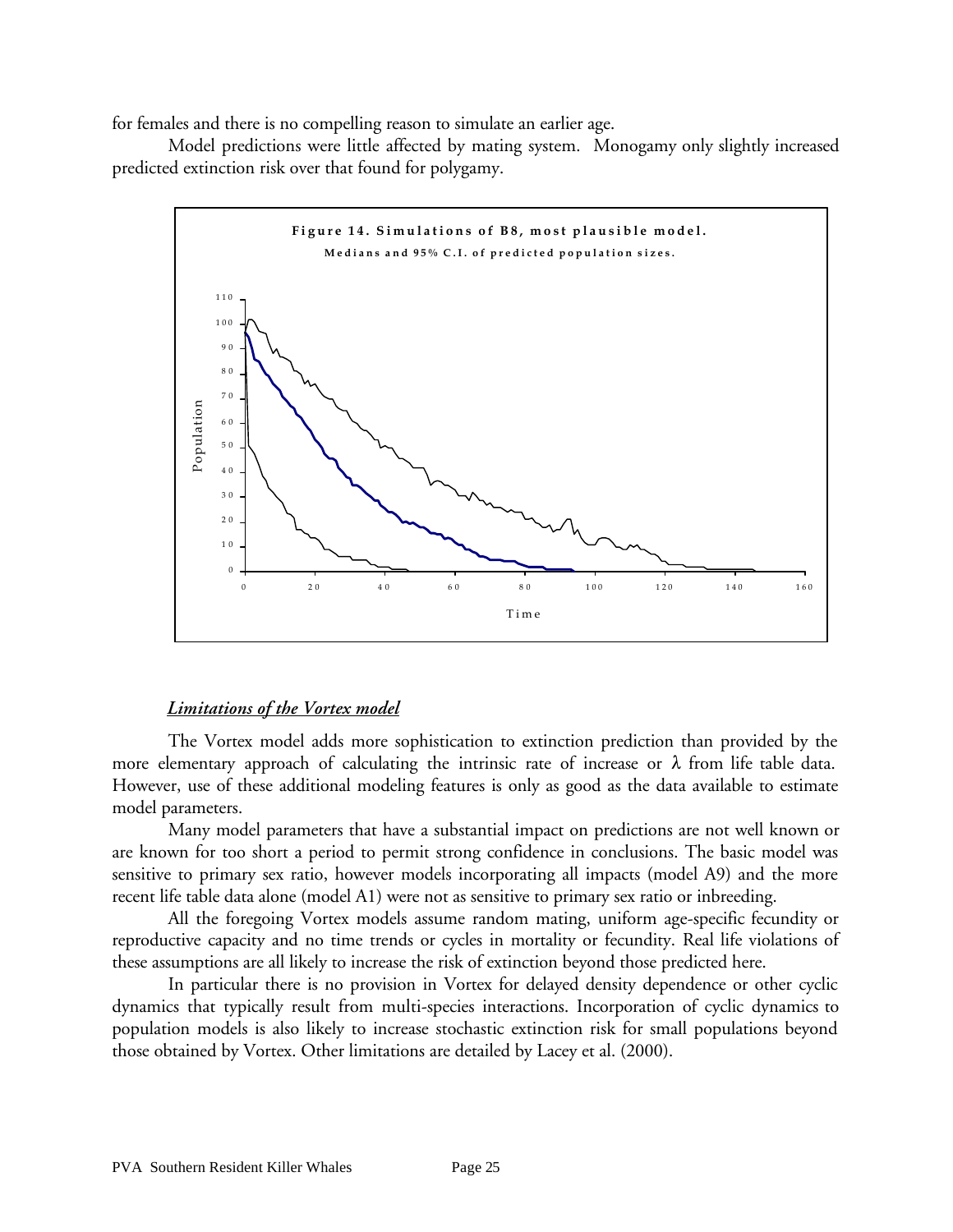# **CONCLUSIONS**

The foregoing models suggest that the Southern Resident population is very likely to go extinct in the foreseeable future unless action is taken to arrest declining habitat quality. All combinations of life history parameters derived from various subsets of the available data generated estimates of intrinsic rates of increase  $(\lambda)$  below 1, except for the most optimistic of the models (model 2), indicating that the population is expected to decline in the long term, if present conditions persist or worsen.

None of the foregoing models incorporate density dependence or the cyclic or chaotic dynamics that are expected from delayed density dependence or interactions with prey populations. Cyclic or chaotic dynamics are suggested by the actual population record (Fig. 2) but could not be simulated by Vortex. It is likely, therefore that extinction risk has been underestimated, as cyclic dynamics for small populations are more likely to result in stochastic extinctions. Neither do the models explicitly incorporate the pod based social and mating structure of this stock, except via a presumed Allee effect.

Incorporation of anticipated ecological impacts such as oil spills, epizootics, and reduced salmon food stocks greatly increased predicted extinction risk to as high as 54.5% in the next 100 years, even given the optimistic assumption that the long-term average fecundity and mortality would otherwise continue indefinitely.

Of great concern is the recent rise in reproductive female mortality as part of a significantly rising trend in adult mortality generally (Fig. 12) and the recent concurrent reduction in fecundity, which has the greatest impact on extinction risk (model B3). If the reduced fecundity and adult survival seen in the census years after 1996 continues indefinitely rather than returning to the low levels seen over the previous 25 years, the risk of extinction of the Southern Resident population is almost certain within the next 100 years, and extinction within 70 to 100 years is likely. If adult mortality continues to rise as it has across the 1974-2000 record, extinction risk is even higher.

Although some caution is needed in projecting the possibly temporary circumstance of recent reduced fecundity and survival into the future, the known and anticipated downwards trends in habitat quality due to global warming, salmon depletion, development, pollution and boat traffic suggest that the lower survival and fecundity of recent years is not merely temporary or cyclic but part of downward trend caused by habitat degradation. For this reason class B models may be considered the most likely scenarios. Within class B models, the most plausible scenario (B8) predicted a median extinction time of 74 years with 33-121 years 95% confidence interval.

Protection for this population is urgently needed to achieve recovery to historical levels with an adequate margin of safety that will allow the population to survive likely future catastrophes and perturbations. Effort should therefore be directed at identifying the causes of the recent increases in adult mortality and declining fecundity and at finding ways of halting or mitigating any human impacts that might be implicated. If the higher risks of death and impaired reproduction created by oil spills, salmon reduction, pollution and disease are reversed, then there is a low likelihood of extinction in the foreseeable future. If these risks are not substantially removed, extinction is certain.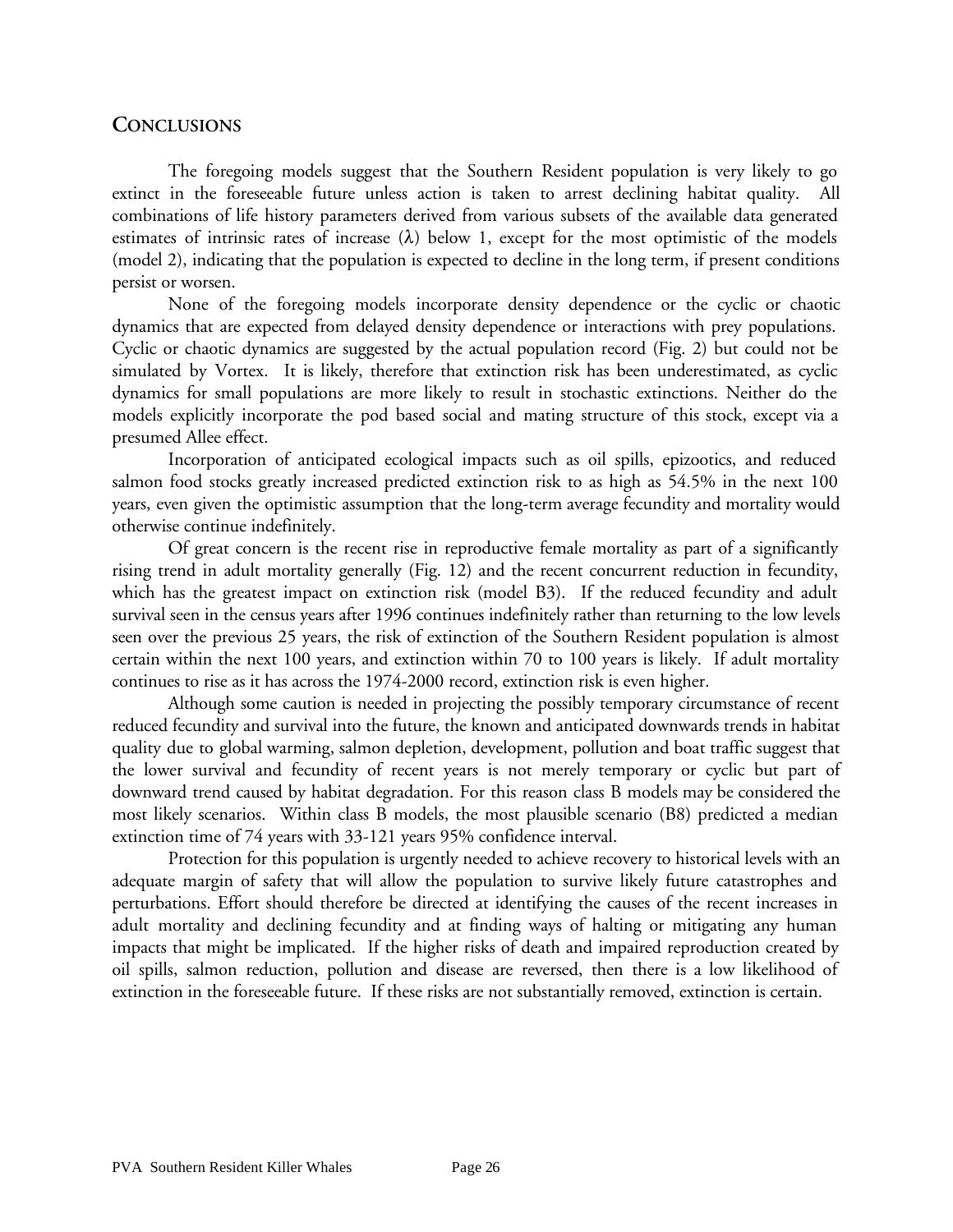### **ACKNOWLEDGEMENTS**

The authors thank Kenneth Balcomb of the Center for Whale Research, Richard Osborne, Paul Wade and David Bain, all of whom provided valuable input and criticism on various drafts of this paper. The basic whale demographic data used in this report were produced by the Center for Whale Research. Without the Center's intensive twenty-six year survey effort, neither this study, nor any Southern Resident demographic analyses would have been possible.

## **REFERENCES CITED**

- Bain, D.E. 1989. An evaluation of evolutionary processes: studies of natural selection, dispersal, and cultural evolution: I Killer Whales (*Orcinus orca*). Ph.D. Thesis, University of California, Santa Cruz.
- Baird, R.W. 1994. Foraging behaviour and ecology of transient Killer Whales. Ph.D. thesis, Simon Fraser University, Burnaby, B.C.
- Baird, R.W. 1999. Status of Killer Whales in Canada. Contract report to the Committee on the Status of Endangered Wildlife in Canada (C.O.S.E.W.I.C.), Ottawa.
- Baird, R.W., and L.M. Dill. 1996. Ecological and social determinants of group size in transient Killer Whales. Behavioral Ecology 7: 408-416.
- Baird, R.W. and Stacey, P.J. 1988. Variation in saddle patch pigmentation in populations of Killer Whales (Orcinus orca) from British Columbia, Alaska, and Washington State. Can. J. Zool. 66, 2582-2585.
- Barrett-Lennard, L.G. 1992. Echolocation in Killer Whales (Orcinus orca). M.Sc. Thesis, University of British Columbia, Vancouver, B.C.
- Barrett-Lennard, L.G. 2000. Population structure and mating patterns of killer whales (Orcinus orca) as revealed by DNA analysis. PhD Thesis, University of British Columbia, Vancouver, B.C.
- Beamish, R. J., G. A. McFarlane, and R. E. Thomson. 1999. Recent declines in the recreational catch of coho salmon (*Oncorhynchus kisutch*) in the Strait of Georgia are related to climate. Canadian Journal of Fisheries and Aquatic Sciences. 54:506-515.
- Bigg, M.A., G.M. Ellis, J.K.B. Ford, and K.C. Balcomb. 1987. Killer Whales: a study of their identification, genealogy, and natural history in British Columbia and Washington State. Phantom Press, Nanaimo, B.C.
- Brault, S amd H. Caswell. 1993. Pod-specific demography of killer whales (*Orcinus orca*). ecology 74, 1444-1454.
- Center for Biological Diversity. 2001. Petition to list the southern resident killer whale (*Orcinus orca*) as an endangered species under the Endangered Species Act. 108 pages. Center for Biological Diversity, Berkeley CA.
- Chatters-Chatters, J. C., V. Butler, L., M. J. Scott, D. M. Anderson, and D. A. Neitzel. 1995. A paleoscience approach to estimating the effects of climatic warming on salmonid fisheries of the Columbia River basin. Canadian Special Publication of Fisheries and Aquatic Sciences 121:489-496.
- Dahlheim, M.E., and J.E. Heyning. 1999. Killer Whale. In S. Ridgeway and R. Harrison (eds) Handbook of Marine Mammals Volume 6: The Second Book of Dolphins and the Porpoises. Academic Press.
- Ford, J.K.B., G.M. Ellis, L.G. Barrett-Lennard, A.B. Morton, R.S. Palm, and K.C. Balcomb. 1998. Dietary specialization in two sympatric populations of Killer Whales (*Orcinus orca*) in coastal British Columbia and adjacent waters. Canadian Journal of Zoology 77: in press.
- Ford, J.K.B., and G.M. Ellis, 1999. Transients: Mammal Hunting Killer Whales. Vancouver, U.B.C. Press.
- Ford, J.K.B., G.M. Ellis, and K.C. Balcomb. 1994. Killer Whales: The Natural History and Genealogy of *Orcinus orca* in British Columbia and Washington State. Vancouver, UBC Press.
- Henderson, M. A., R. E. Diewert, J. G. Stockner, and D. A. Levy. 1995. Effect of water temperature on emigration timing and size of Fraser River pink salmon (*Oncorhynchus gorbuscha*) fry: Implications for marine survival. Canadian Special Publication of Fisheries and Aquatic Sciences 121:655-664.
- Hoelzel, A.R., and G.A. Dover, 1991. Genetic Differentiation Between Sympatric Killer Whale Populations. Journal of Heredity, 66:191-195.
- Hoelzel, A.R., M. E. Dahlheim and S.J. Stern (1998) Low genetic variation variation among killer whales (*Orcinus orca*) in the eastern North Pacific and differentiation between foraging specialists. J. Heredity 89, 121-128.
- Jacobsen, J.K. 1990. Associations and social behaviors among Killer Whales (Orcinus orca) in the Johnstone Strait, British Columbia, 1976-1986. M.A. Thesis, Humboldt State University, Arcata, California.
- Keleher, C. J., and F. J. Rahel. 1996. Thermal limits to salmonid distributions in the Rocky Mountain region and potential habitat loss due to global warming: A geographic information system (GIS) approach. Transactions of the American Fisheries Society 125:1-13.
- Klyashtorin, L. B. 1998. Long-term climate changes and main commercial fish production in the Atlantic and Pacific. Fisheries Research. 37:115-125.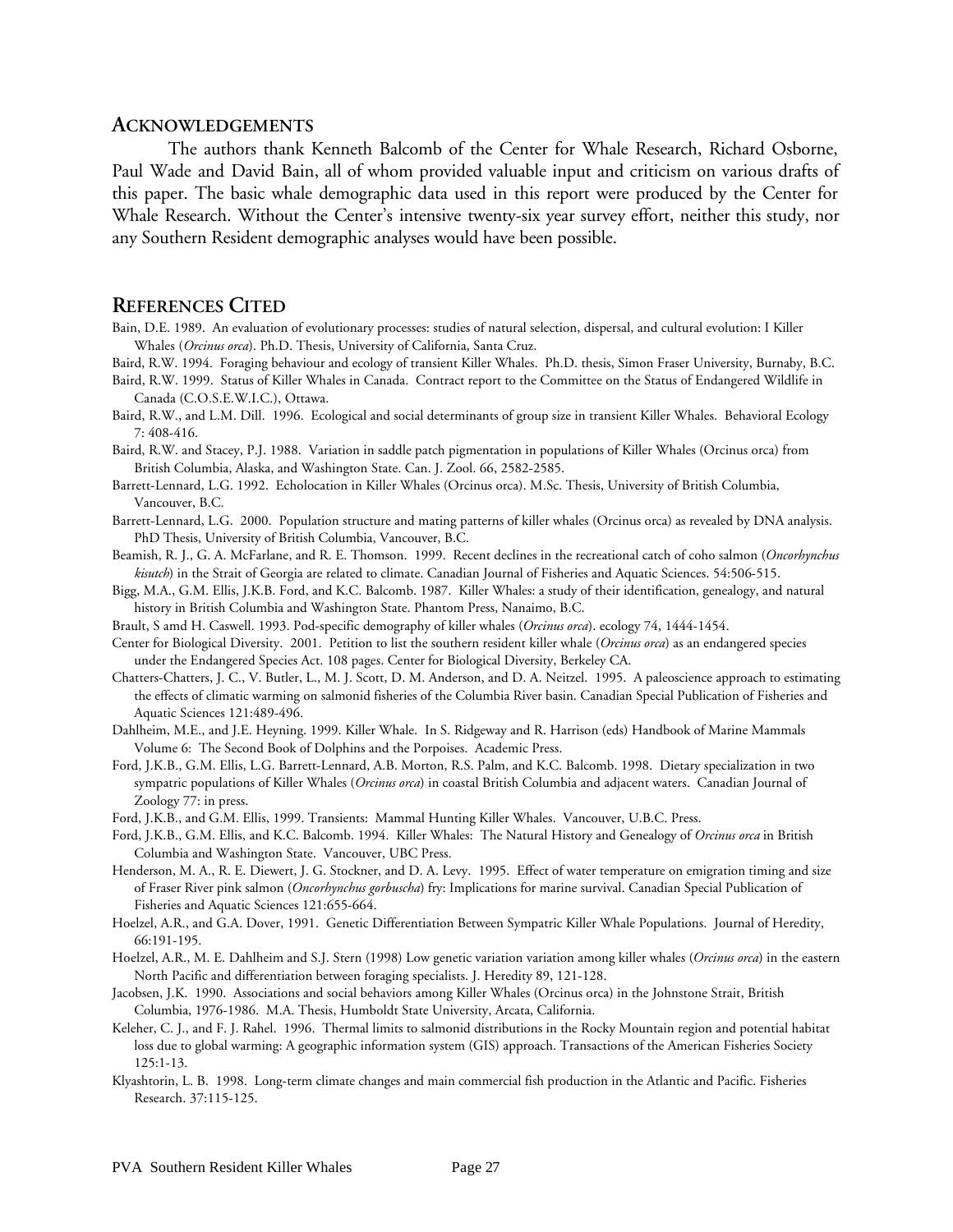Lacey, RC, Hughes, KA and Miller, PS (2000) Vortex: a stochastic simulation of the extinction process. Chicago Zoological Soc.

- Lehtonen, H. 1996. Potential effects of global warming on northern European freshwater fish and fisheries. Fisheries Management and Ecology 3:59-71.
- Matkin, C.O., D. Schel, G. Ellis, L. Barrett-Lennard, H. Jurk and E. Saulitis. 1998. Comprehensive Killer Whale investigation, Exxon Valdez oil spill restoration project annual report (Restoration Project 97012). North Gulf Oceanic Society, Homer, Alaska.
- Matkin, C.O. and E. Saulitis. 1997. Killer Whale *Orcinus orca.* Restoration Notes, Exxon Valdez Oil Spill Trustee Council, Nov 1997, 11 pp.
- McCain, B. B., et al. 2000. National Benthic Surveillance Project: Pacific Coast. Organic Chemical Contaminants Cycles I to VII (1984-90). NOAA, Seattle.
- Minns, C. K., R. G. Randall, E. M. P. Chadwick, J. E. Moore, and R. Green. 1995. Potential impact of climate changes on the habitat and population dynamics of juvenile Atlantic salmon *(Salmo salar)* in eastern Canada. Canadian Special Publication of Fisheries and Aquatic Sciences 121:699-708.
- Morton, A.B. 1990. A quantitative comparison of the behavior of Resident and transient forms of the Killer Whale off the central British Columbia coast. Reports of the International Whaling Commission Special Issue 12: 245-248.
- Muir, D.C.G. , C.A. Ford, B. Rosenberg., R.J. Norstrom, M. Simon, P. Beland. 1996. Persistent organochlorines in beluga Whales (*Delphinapterus leucas*) from the St. Lawrence River estuary-I. Concentrations and patterns of specific PCBs, chlorinated pesticides and polychlorinated dibenzo-p-dioxins and dibenzofurans. Env. Poll. 93:219-234.
- National Marine Fisheries Service. 1997. Impacts of California Sea Lions and Pacific Harbor Seals on Salmonids and on the Coastal Ecosystems of Washington, Oregon, and California. NOAA, Seattle WA.
- Olesiuk, P.F., M.A. Bigg, and G.M. Llis, 1990. Life History and Population Dynamics of Resident Killer Whales (*Orcinus orca*) in the Coastal Waters of British Columbia and Washington State. In: P.S. Hammond, S.A. Mizroch, and G.P. Donovan (Eds.), Individual recognition of Cetaceans: Through the Use of Photoidentification and Other Techniques to Estimate Population Parameters, Cambridge, U.K. Report of the International Whaling Commission, Special Issue 12.
- Ross, P.S. G.M. Ellis, M.G. Ikonomu, L.G. Barrett-Lennard, R.F. Addison. (in press). High PCB concentrations in free ranging Pacific Killer Whales, *Orcinus orca*: effects of age, sex and dietary preference. Mar. Pol. Bull 40: 504-515.
- Simmonds, M., and S. J. Mayer. 1997. An evaluation of environmental and other factors in some recent marine mammal mortalities in Europe: implications for conservation and management. Environmental Reviews 5:89-98.
- Stevens, T.A., D.A. Duffield, E.D. Asper, K.G. Hewlett, A. Bolz, L.J. Gage, and G.D. Bossart. 1989. Preliminary findings of restriction fragment differences in mitochondrial DNA among Killer Whales (*Orcinus orca*). Canadian Journal of Zoology 67:2592-2595.
- van Ginneken, A, D. Ellifrit and Balcomb K.C. 2000. Official Orca Survey Field Guide. Center for Whale Research, Friday Harbor, WA.
- Welch, D. W., Y. Ishida, and K. Nagasawa. 1998. Thermal limits and ocean migration of sockeye salmon (*Oncorhynchus nerka*): Long-term consequences of global warming. Canadian Journal of Fisheries and Aquatic Sciences. April 55:937-948.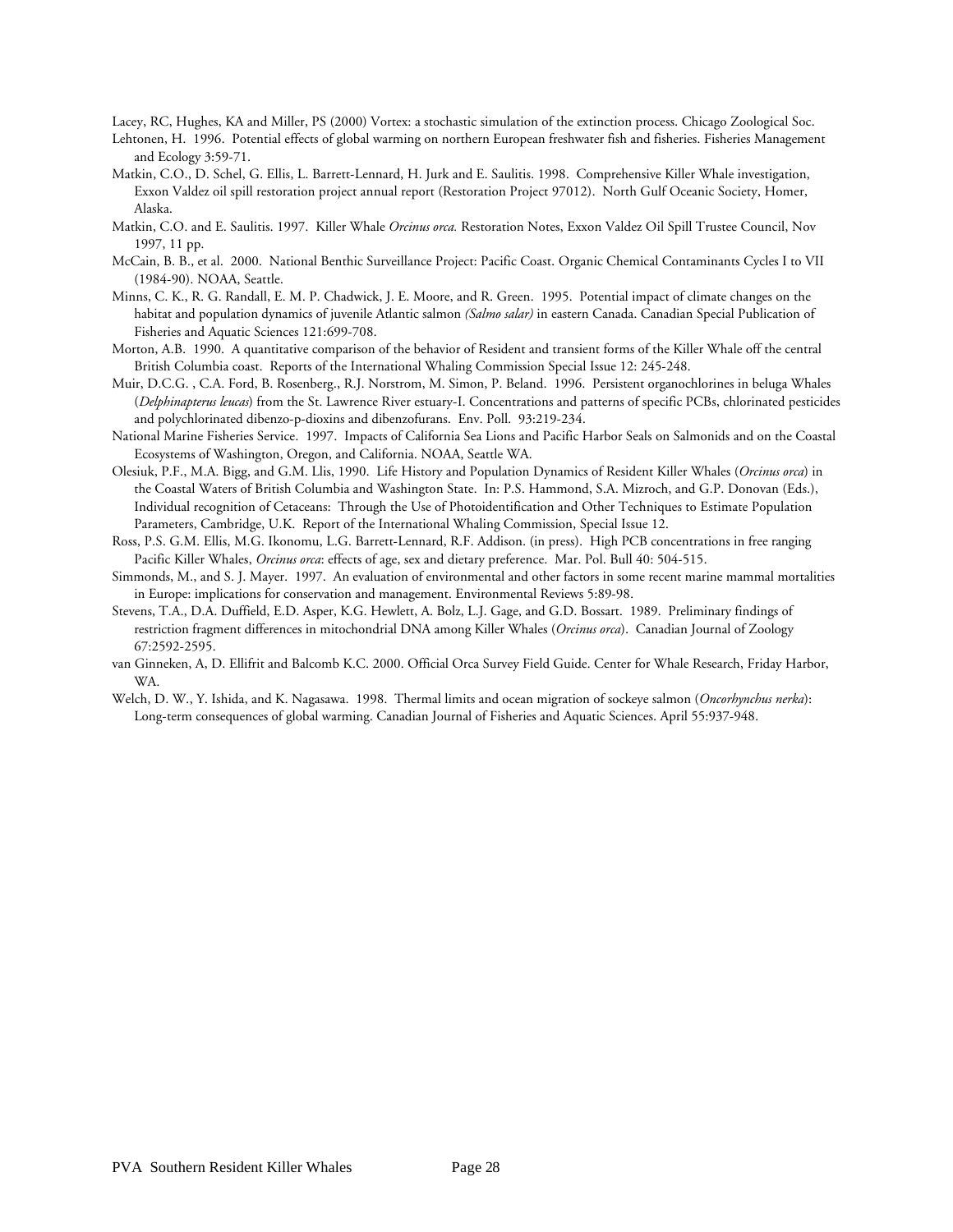|                 | iviaits and sex unknown |            |      | L'ETHAIC2 |                       |             |              |                       |                 |                   |             |     |
|-----------------|-------------------------|------------|------|-----------|-----------------------|-------------|--------------|-----------------------|-----------------|-------------------|-------------|-----|
| No.Name         |                         | Sex BORN   | DIED | No.Name   |                       | <b>BORN</b> |              | DIED Offspring        |                 |                   |             |     |
| J <sub>01</sub> | M<br>Ruffles            | 1949*      |      | J02       | Granny                | 1915 *      |              | J12?                  |                 |                   |             |     |
| J03             | Merlin<br>М             | 1952*      | 1994 | J04       | Mama                  | 1951        | $\ast$       | 1995<br>J11           | J15             | J19               | J21         |     |
| J06             | Ralph<br>М              | 1957*      | 1998 | J05       | Saratoga              | 1937 *      |              | 1996 J13?             | J17             |                   |             |     |
| J15             | N/A<br>М                | 1975       | 1981 | J07       | Sucia                 | 1938 *      |              | 1983 J03?             | J16             |                   |             |     |
| J18             | Everett<br>М            | 1977       | 1999 | J08       | Spieden               | 1932        | $\star$      | J04                   |                 |                   |             |     |
| J21             | E.T. Unk.               | 1981       | 1983 | J09       | Neah                  | 1922 *      |              | 1985 J05? J10?        |                 |                   |             |     |
| J23             | N/A<br>M                | 1986       | 1991 | J10       | Tahoma                | 1961        | $\star$      | 1999<br>J18           | J20             | J22               |             |     |
| J24             | N/A Unk.                | 1971       | 1971 | J11       | Blossom               | 1971        | $\star$      | J25                   | J27             | J31               |             |     |
| J25             | N/A Unk.                | 1987       | 1988 | J12       | Sissy                 | 1934 *      |              | 1996<br>J24           | J14             |                   |             |     |
| J26             | Mike<br>M               | 1991       |      | J13       | N/A                   | 1970        | $\star$      | 1980                  |                 |                   |             |     |
| <b>J27</b>      | M<br>Blackberry         | 1991       |      | J14       | Samish                | 1973        |              | J23                   | J30             | J37               |             |     |
| <b>J29</b>      | N/A<br>M                | 1992       | 1992 | J16       | Slick                 | 1970        | $\ast$       | J26                   | J33             | J36               |             |     |
| J30             | Riptide<br>М            | 1994       |      |           | J17 Princess Angeline | 1976        |              | J28                   | <b>J35</b>      |                   |             |     |
| J33             | Keet<br>М               | 1995       |      | J19       | Shachi                | 1978        |              | J29                   |                 |                   |             |     |
| <b>J34</b>      | DoubleStuf<br>M         | 1997       |      | J20       | Ewok                  | 1980        |              | 1998<br>J32           |                 |                   |             |     |
| <b>J36</b>      | N/A Unk.                | 1999       |      | J22       | Oreo                  | 1984        |              | J34                   |                 |                   |             |     |
| J37             | N/A<br>М                | 2000       |      | J28       | Polaris               | 1992        |              |                       |                 |                   |             |     |
| K01             | М<br>Taku               | 1954 *     | 1997 | J31       | Tsuchi                | 1994        |              |                       |                 |                   |             |     |
| K02             | N/A<br>М                | 1949*      | 1974 | J32       | Rhapsody              | 1995        |              |                       |                 |                   |             |     |
| K05             | Sealth<br>М             | 1952*      | 1991 | J35       | Tahlequah             | 1997        |              |                       |                 |                   |             |     |
| K15             | N/A Unk.                | 1970*      | 1975 | K03       | Sounder               | 1956        | $\star$      | 1998 K15? K14 K16 K29 |                 |                   |             |     |
| K17             | М<br>Pacheena           | 1965*      | 1994 | K04       | N/A                   | 1931        | $\star$      | 1999 K12?             |                 |                   |             |     |
| K19             | M<br>Neptune            | 1952*      | 1984 | K07       | Lummi                 | 1916        | $\star$      |                       | K11? K02? K01?  |                   |             |     |
| K20             | Spock<br>M              | 1985       |      | K08       | Tumwater              | 1929 *      |              | 1989 K05? K03?        |                 |                   |             |     |
| K21             | Cappuccino<br>M         | 1985       |      | K11       | Georgia               | 1932 *      |              | K <sub>13</sub>       |                 |                   |             |     |
| K <sub>23</sub> | N/A Unk.                | 1988       | 1988 | K12       | Sequim                | 1970        |              | K22                   | K28             | K31               |             |     |
| K24             | N/A Unk.                | 1990       | 1990 | K13       | Skagi                 | 1971        |              | K20                   | K <sub>25</sub> | K27               |             |     |
| K <sub>25</sub> | Scoter<br>М             | 1990       |      | K14       | Lea                   | 1976        |              | K <sub>23</sub>       | K24             | K26               |             |     |
| K26             | Lobo Unk.               | 1992       |      | K16       | Opus                  | 1984        |              | K32                   |                 |                   |             |     |
| K29             | М<br>Sigurd             | 1995       | 1998 | K18       | Kiska                 | 1947 *      |              |                       |                 | K40? K17? K46 K21 |             |     |
| K31             | M<br>Tatoosh            | 1998       |      | K22       | Sekiu                 | 1986        |              | K33                   |                 |                   |             |     |
| K32             | N/A Unk.                | 2000       | 2001 | K27       | Deadhead              | 1993        |              |                       |                 |                   |             |     |
| K33             | N/A Unk.                | 2001       |      | K28       | Raven                 | 1993        |              |                       |                 |                   |             |     |
| K46             | N/A Unk.                | 1973       | 1981 | K30       | N/A                   | 1928        | $\star$      | 1982 K19?             |                 |                   |             |     |
| L01             | Oskar<br>М              | 1958 *     | 2001 | K40       | Raggedy               | 1962        | $\star$      |                       |                 |                   |             |     |
| L06             | Podner<br>M             | 1961*      | 1983 | L02       | Grace                 | 1953 *      |              | L39                   | L67             | L78               | L88         |     |
| L08             | Moclips<br>M            | 1957*      | 1977 | L03       | Oriana                | 1946        | $\star$      | L33?                  | L51             | L <sub>59</sub>   | L74         |     |
| L10             | Okum<br>М               | 1958 *     | 1997 | L04       | Sonar                 | 1950 *      |              | 1996 L27? L61?        |                 | L <sub>55</sub>   | L86         |     |
| L13             | M<br>Orpheus            | 1949*      | 1979 | L05       | Tanya                 | 1963        |              | L58                   | L73             |                   |             |     |
| L14             | Cordy<br>М              | 1971       | 1989 | L07       | Canuck                | 1960        |              |                       | L53 L76         |                   |             |     |
| L16             | N/A<br>M                | 1948*      | 1978 | L09       | Hopi                  | 1930 *      |              | 1996 L03? L05?        |                 |                   |             |     |
| L20             | Trident<br>М            | 1954 *     | 1981 | L11       | Squirty               | 1955 *      |              | 2001 L42? L41         |                 |                   | L64 L77 L94 |     |
| L33             | Chinook<br>М            | 1962*      | 1995 | L12       | Alexis                | 1930        | $\ast$       |                       | L11? L10?       |                   |             |     |
| L36             | N/A Unk.                | 1974       | 1974 | L15       | Gracie                | 1929 *      |              | 1980 L13? L20?        |                 |                   |             |     |
| L38             | Dylan                   | 1964*<br>М | 1998 | L21       | Ankh                  | 1937 *      |              |                       | L47 L48         |                   |             |     |
| L39             | Orcan<br>М              | 1974       | 2001 | L22       | Spiri                 | 1970 *      |              | L75                   | L79             | L89               |             |     |
| L41             | Mega<br>M               | 1976       |      | L23       | N/A                   | 1939 *      |              | 1982 L14? L49?        |                 |                   |             |     |
| L42             | Mozart<br>M             | 1972*      | 1994 | L25       | Ocean Sun             | 1924        | $\star$      | L <sub>23</sub> ?     |                 |                   |             |     |
| L44             | M<br>Leo                | 1973       | 1998 | L26       | Baba                  | 1955        | $\pmb{\ast}$ | L60                   | L52             | L71               | L90         |     |
| L48             | Flash(1) Unk.           | 1976       | 1983 | L27       | Ophelia               | 1964        |              | L62                   | L68             | L80               | L93         |     |
| L49             | N/A Unk.                | 1978       | 1980 | L28       | Misky                 | 1950        | $\star$      | 1993 L38?             | L69             | L85               |             |     |
| L50             | Shala<br>M              | 1972       | 1989 | L32       | Olympia               | 1954        | $\star$      | L22?                  | L44             | L <sub>56</sub>   | L63         | L87 |
| L52             | Salish Unk.             | 1979       | 1983 | L35       | Victoria              | 1942 *      |              | 1996 L01? L50?        |                 | L54               | L65         |     |
| L56             | Disney Unk.             | 1977       | 1981 | L37       | Kimc                  | 1932 *      |              | 1984 L07? L43?        |                 |                   |             |     |
|                 |                         |            |      |           |                       |             |              |                       |                 |                   |             |     |

APPENDIX: Life histories of all known southern resident killer whales.<br>Males and sex unknown  $M$ ales and sex unknown